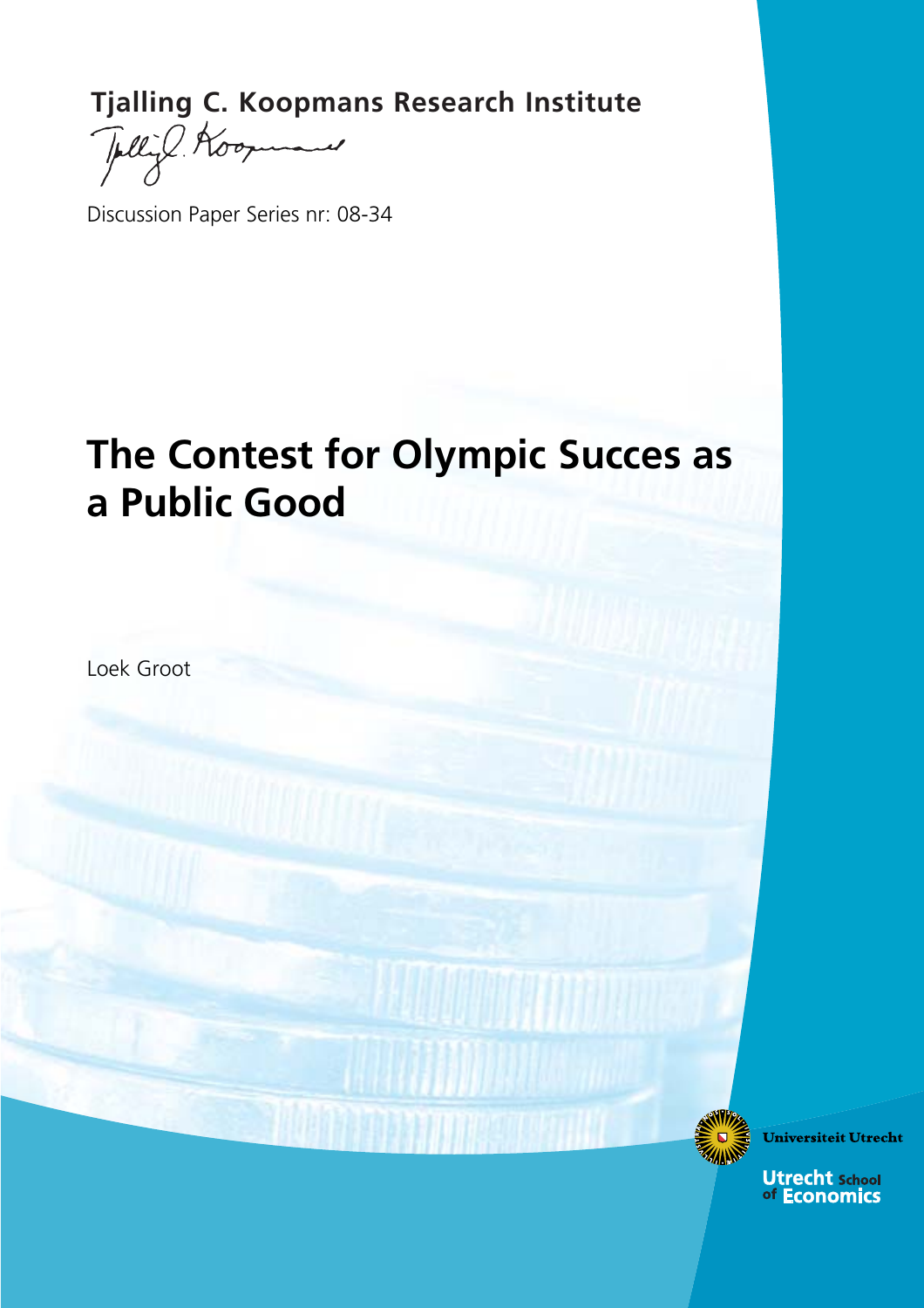## **Tjalling C. Koopmans Research Institute Utrecht School of Economics Utrecht University**

Janskerkhof 12 3512 BL Utrecht The Netherlands telephone +31 30 253 9800 fax +31 30 253 7373 website www.koopmansinstitute.uu.nl

The Tjalling C. Koopmans Institute is the research institute and research school of Utrecht School of Economics. It was founded in 2003, and named after Professor Tjalling C. Koopmans, Dutch-born Nobel Prize laureate in economics of 1975.

In the discussion papers series the Koopmans Institute publishes results of ongoing research for early dissemination of research results, and to enhance discussion with colleagues.

Please send any comments and suggestions on the Koopmans institute, or this series to M.vanDort@econ.uu.nl

ontwerp voorblad: WRIK Utrecht

#### **How to reach the authors**

*Please direct all correspondence to the first author.* 

Loek Groot Utrecht University Utrecht School of Economics Janskerkhof 12 3512 BL Utrecht The Netherlands. E-mail: l.groot@econ.uu.nl

This paper can be downloaded at: http://www.koopmansinstitute.uu.nl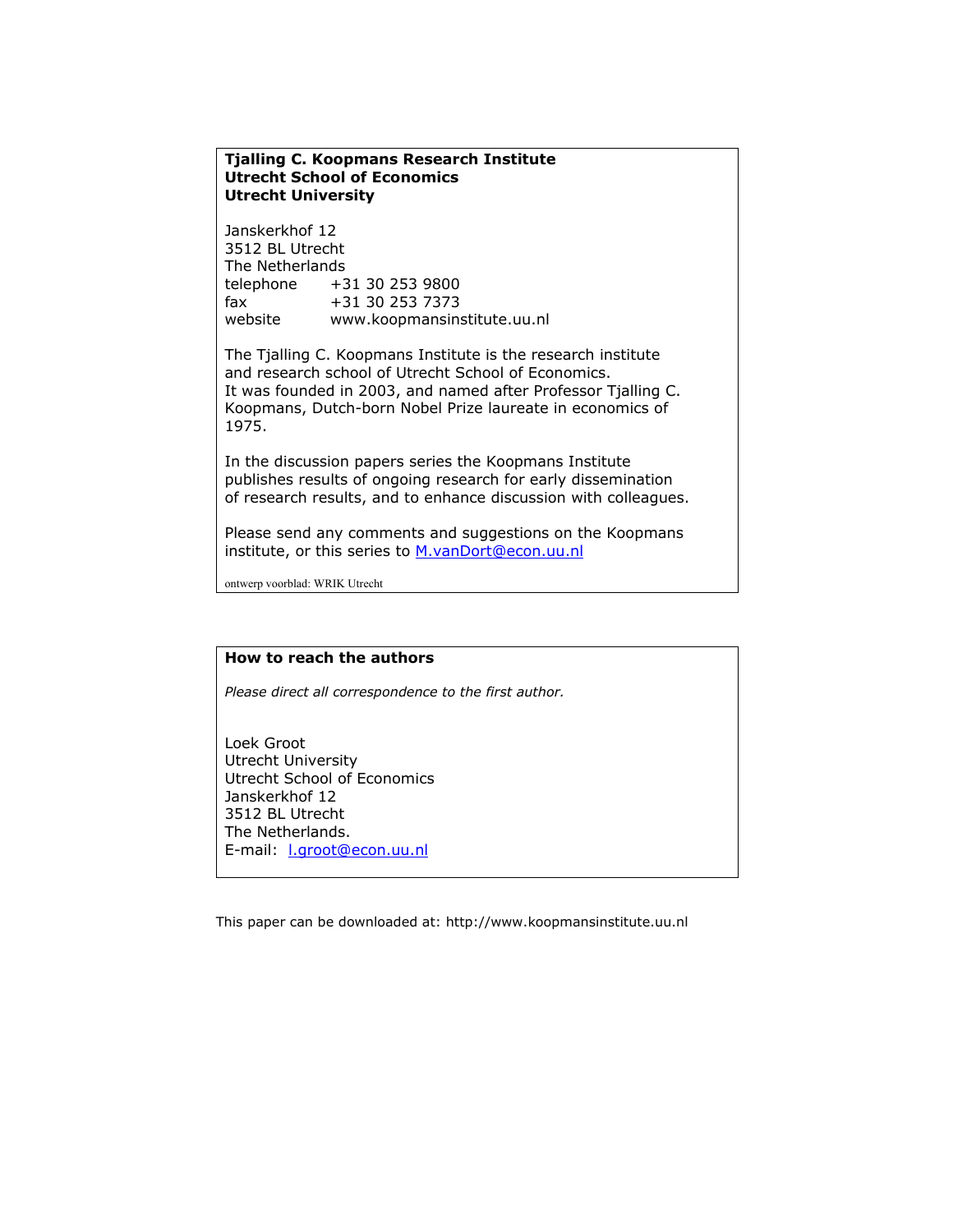Utrecht School of Economics Tjalling C. Koopmans Research Institute Discussion Paper Series 08-34

# **The Contest for Olympic Succes as a Public Good**

Loek Groot

Utrecht School of Economics Utrecht University

November 2008

#### **Abstract**

 This study considers the performance of countries at the Olympic Games as a public good. Firstly, it is argued that, at the national level, Olympic success meets the two key conditions of a public good: non-rivalry and non-excludability. Secondly, it is demonstrated that standard income inequality measures, such as the Lorenz curve and the Gini index, can be successfully applied to the distribution of Olympic success. The actual distribution of Olympic success is compared with alternative hypothetical distributions, among which according to population shares, the distribution favoured by a social planner and the noncooperating Nash- Cournot distribution. By way of conclusion, a device is proposed to make the distribution of Olympic success more equitable.

 **Keywords**: Olympic Games, public goods, externalities, social welfare, Nash

**JEL classification**: D63, H41, H50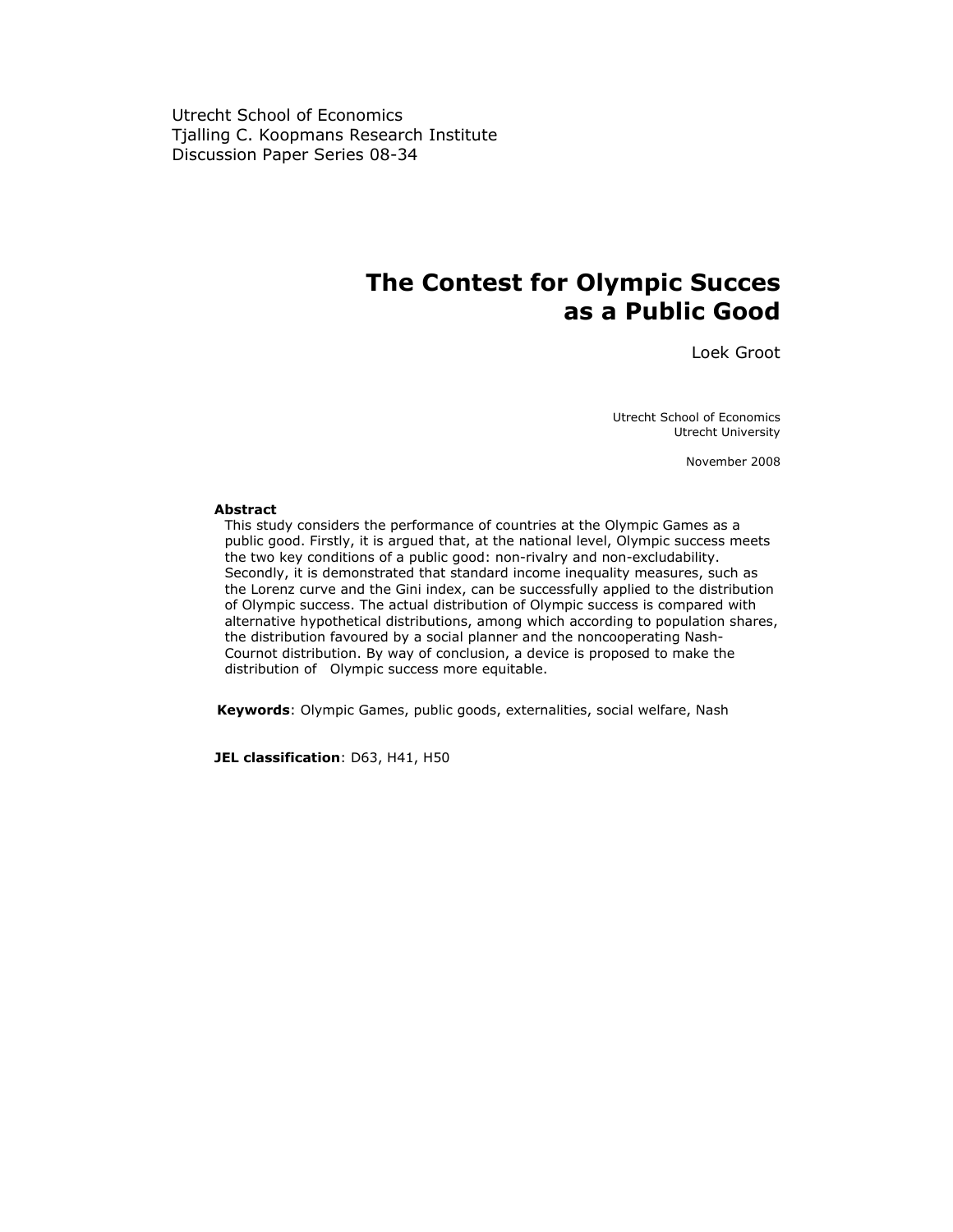# **1 Introduction**

 $\overline{\phantom{a}}$ 

At the Summer Olympics Games 2008 in Beijing, more than eleven thousand athletes from over 200 countries competed for medals in 302 different sport events. Overall, a total of 958 medals were distributed.<sup>1</sup> More than half (56%) of all medals, and 65% of all gold medals, were collected by the Top 10 countries, which comprise slightly above one third of the world population.<sup>2</sup> Only one in four participating countries succeeded in winning at least one gold medal, whilst half of the participating countries failed to win any medal.

At face value, these figures do not show that the medal tally is (un)equally distributed over countries. Whether or not the medal tally is (un)evenly distributed depends on the criteria used. With a few exceptions, the economic literature on Olympic performance concentrates on explaining the performance of countries at the Olympic games by identifying relevant factors like population size, GDP and GDP per capita, hosting and neighbouring countries and socialist background. By and large, the explanatory power of these models is quite high. For example, Bernard and Busse  $(2004: 417)$  deploy their favourite model<sup>3</sup> to an out-of-sample prediction for the medal tally of the Summer Olympics of 1996 and attain an  $\mathbb{R}^2$  of 96%. Johnson and Ali (2004: 982-8) attain similar figures for the out-of-sample predictions for the

 $<sup>1</sup>$  The total medal count is more than three times the number of disciplines, because sometimes medal-</sup> winning athletes end exactly equal, in which case a double bronze, silver of golden medal is awarded (see http://en.beijing2008.cn/).

<sup>2</sup> Exclusion of China from the top 10 gives that the other 9 countries, with a world population share of only 14%, capture almost half of all gold medals. For the Olympics 2004 and 2000, the top ten had a gold share of 60% and 66% respectively, against population shares of 33%. In 1996 it was 65% against 34%, in 1992 78% against 34%, in 1988 81% against 14%.

<sup>&</sup>lt;sup>3</sup> Apart from the specific econometric techniques, the main difference of the model of Bernard and Busse from other conventional models explaining the medal tally (e.g. Bian (2005), Hoffmann et al. (2002; 2004) and Tcha (2004)) is the inclusion of a variable representing the lagged medal share. This variable stands for the 'time to build'-effect: investments for one Olympics increase the winning odds in subsequent Olympic Games. Past success turns out to be a strong predictor of current success, indicating that (investments in) OS can be seen as a kind of durable capital good bearing fruit over several Olympic cycles.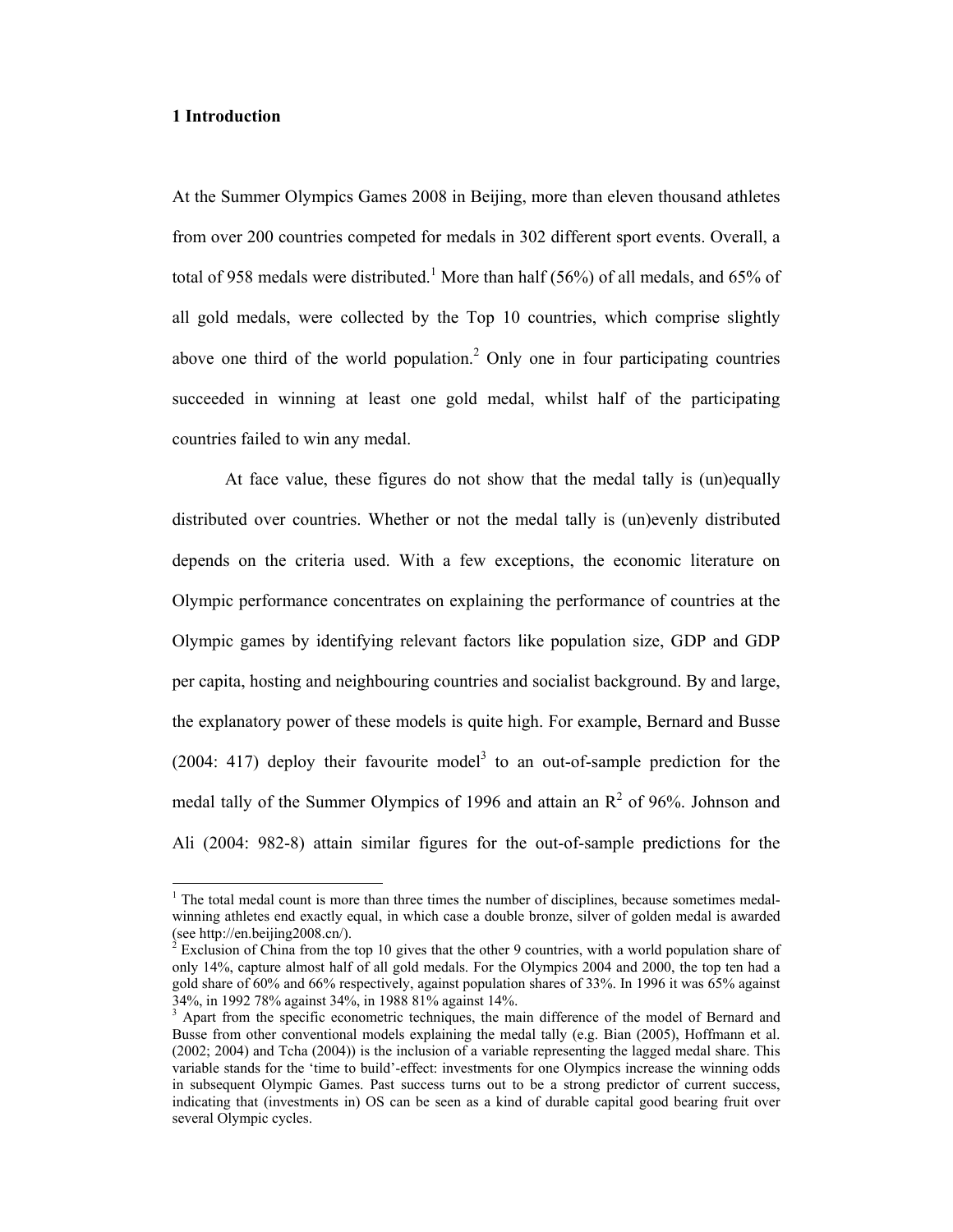number of participants and the gold medal count per country at the Winter Olympics 2002 in Salt Lake City  $(R^2 = 0.96$  and 0.85 respectively) and at the Summer Olympics 2000 in Sydney ( $R^2$  = 0.95 and 0.85 respectively). The predictions of Kuper and Sterken (2008) for the last olympic cycle attain a similar explanatory power. Much more challenging is to explain which countries will win which medals. Tscha and Pershin (2003) started this project by applying the analysis of comparative advantages in international trade theory to the country's performances in each sport, e.g. countries with a long coastline are expected to have a comparative advantage in sailing or rich countries have a comparative advantage in the expensive equestrian sport events. In contrast to this strand of research, the purpose of this paper is not to explain which factors determine the Olympic medal tally. Instead of taking an explanatory or descriptive perspective, I deliberately adopt a normative perspective. There are several reasons why a normative perspective may be interesting.

Firstly, the distribution of Olympic medals is a fixed sum game. By definition, the number of different events is limited and fixed *ex ante*, and per event only three medals can be assigned. Therefore, any country trying to or succeeding in getting a larger share in the medal count imposes a negative externality on all other competing countries. From a normative perspective, it can be desirable to change the incentives in such a way that relatively (un)successful countries become (more) less successful. I will give an example of one such instrument, the auction of entry tickets, in section 5.

Secondly, the former socialist countries have shown that, in a sense, Olympic success (herafter abbreviated as OS) can be manufactured. At the Olympic Summer Games of Seoul 1988, just prior to the fall of the Wall in 1989, the People's Republic of Germany DDR with only 17 million inhabitants won more gold medals than the USA with a population of nearly 250 million. More than 55% of all gold medals went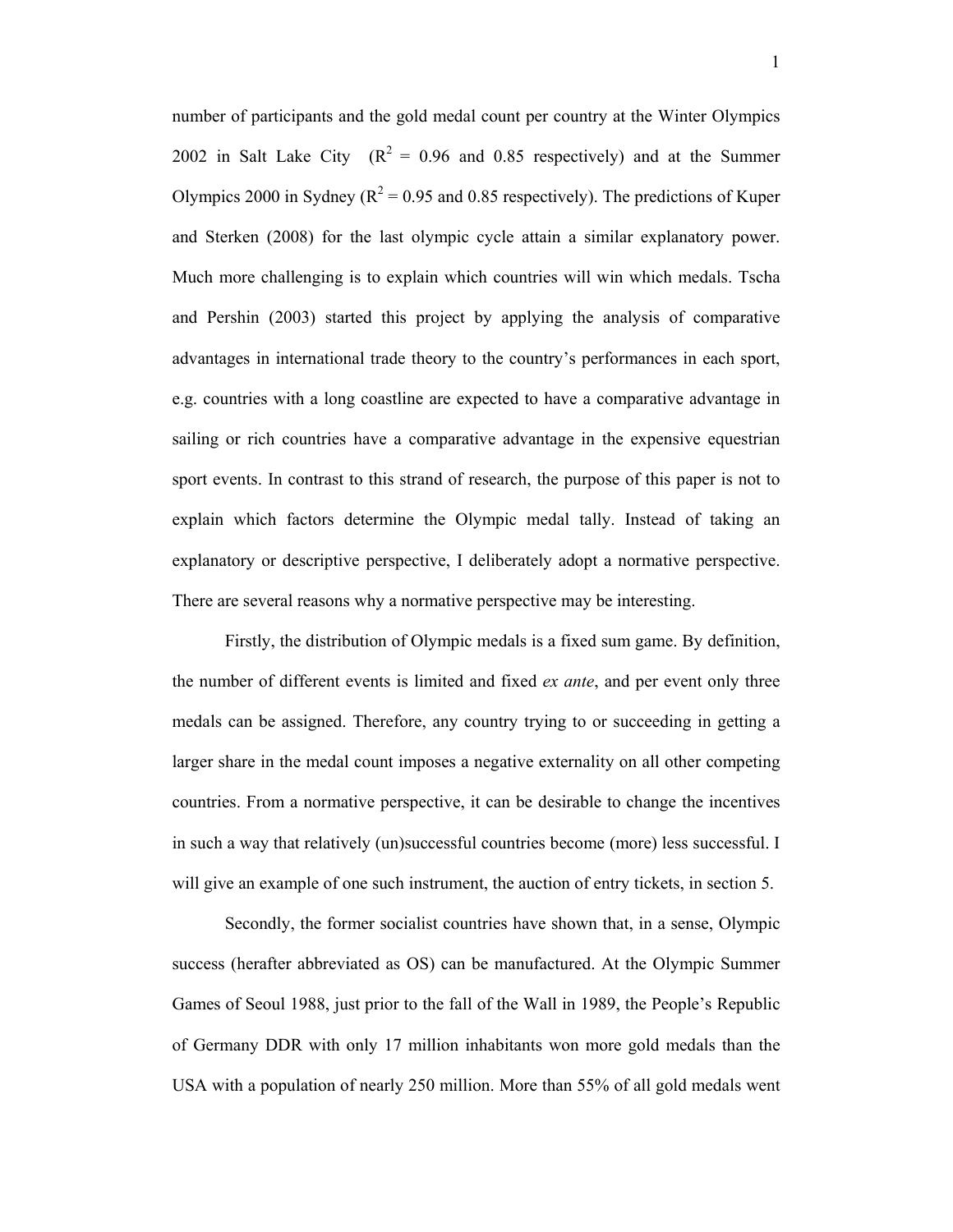to the socialist countries. Five formerly socialist countries (USSR, DDR, Hungary, Bulgaria and Romania) were in the top 10, together comprising only 4.1% of the world population, but winning nearly half of all gold medals. Although doping definitely played a role, these countries have undoubtedly shown that a coordinated sport policy can breed OS. In other words, there is no such thing as a natural distribution of OS. The present distribution is strongly biased towards the rich countries and some countries which attach a high political preference for OS.

After the demise of nearly all the socialist countries in 1989, and with it their superior international sport performance, it has become more attractive for other countries all over the world to pursue an active policy of their own in order to share as much as possible in the OS. To an increasing extent, countries embark in a rat race to compete for OS by means of government expenditures exclusively allocated to stimulate professional sport, whereas these scarce resources could also be allocated to sport activities in general. From a normative perspective, it might be preferable to allocate more of the national sport budget to promote amateur sport, instead of the significantly higher expenditures allocated to top sport.<sup>4</sup>

 Thirdly, as in trade, some countries have comparative advantages in some sports. One of the best examples is Kenya, with a population of only 28 million, but the world leader of distance running. Barra (*Wall Street Journal*, 20 September 2000) argues that 'based on population percentages alone, the odds of Kenya dominating these events would be one in 1.6 billion'.<sup>5</sup> If it is indeed the case that countries have comparative advantages in some sports, for example due to the genetic endowments of their population, then it is efficient that they specialize in these sports rather than in

 $\overline{a}$ 

<sup>&</sup>lt;sup>4</sup> For instance, The Netherlands has spent about  $680$  million, a quarter of the entire governmental sport budget, for the last Olympic cycle Beijing 2008 to realize its ambition of a place among the top 10.

 $<sup>5</sup>$  A better example still is the inhabitants of the Nandi district in Kenya, with 500,000 people holding</sup> about 20% of the world distant records in running in 2000.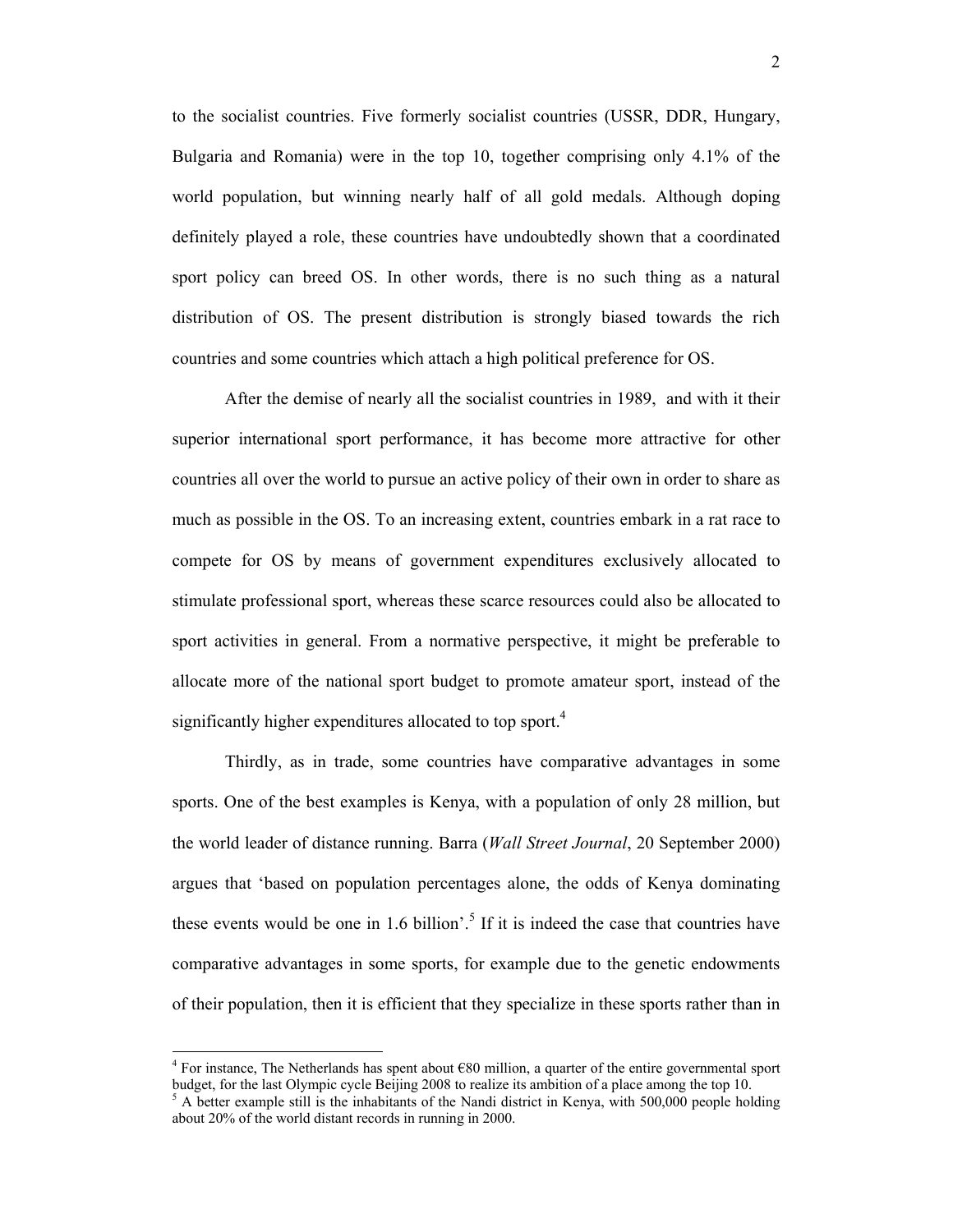others. Specialization is more efficient than when (too) many countries compete for success in the same discipline. Matros and Namoro (2004: 5), based on the observation that the USA, USSR and DDR shared the podium much less than could be expected from their overall performance, suggest that in the past they strategically and tacitly splitted the market for medals.

 Fourthly, the celebration of OS is essentially a public good, because the pleasure created by an athlete winning gold is truly a non-excludable and non-rival good. The enjoyment of one passive spectator seeing his fellow country(wo)man win a medal does not exclude the enjoyment of another spectator from the same country: one's consumption does not reduce the consumption of others and all can consume OS at the level of its total supply. Nor is it possible to exclude some citizens from passively sharing in the success of its country. Therefore, the passive enjoyment of OS meets the two key conditions of a pure public good. Since it is non-excludable, private markets may not generate the optimal amount of OS. As far as I know, the public good nature of OS, because of the non-exclusion and non-rivalry attributes, has never been addressed in the economic literature.<sup>6</sup> As with other public goods, there is a *prima facie* case for the government to intervene in the provision of this good.<sup>7</sup>

 Finally, the Olympics are advertised as a feast of brotherhood of mankind. According to Coubertin, the founder of the modern Olympics, the Olympic rings symbolizes the union between men. Also the parade of athletes at the opening ceremony of the Games suggests that the Olympics are really global. However,

l

<sup>6</sup> Moosa and Smith (2004: 288) refer to the Coe report of 1985, where arguments are given why governments care about OS and why OS resembles a public good: "First, success makes people proud of their national identity and vice versa. Second, success in the Olympics improves the country's image abroad, helping to sell national products. Third, it boosts participation in sport and recreation, leading to a general improvement in the health of the average citizen." These three arguments do not refer to non-excludability or non-rivalry.

 $<sup>7</sup>$  This might explain why many countries do have tax-funded top sport policies and heavily subsidize</sup> top sporters (e.g. by giving them jobs in the army or the police).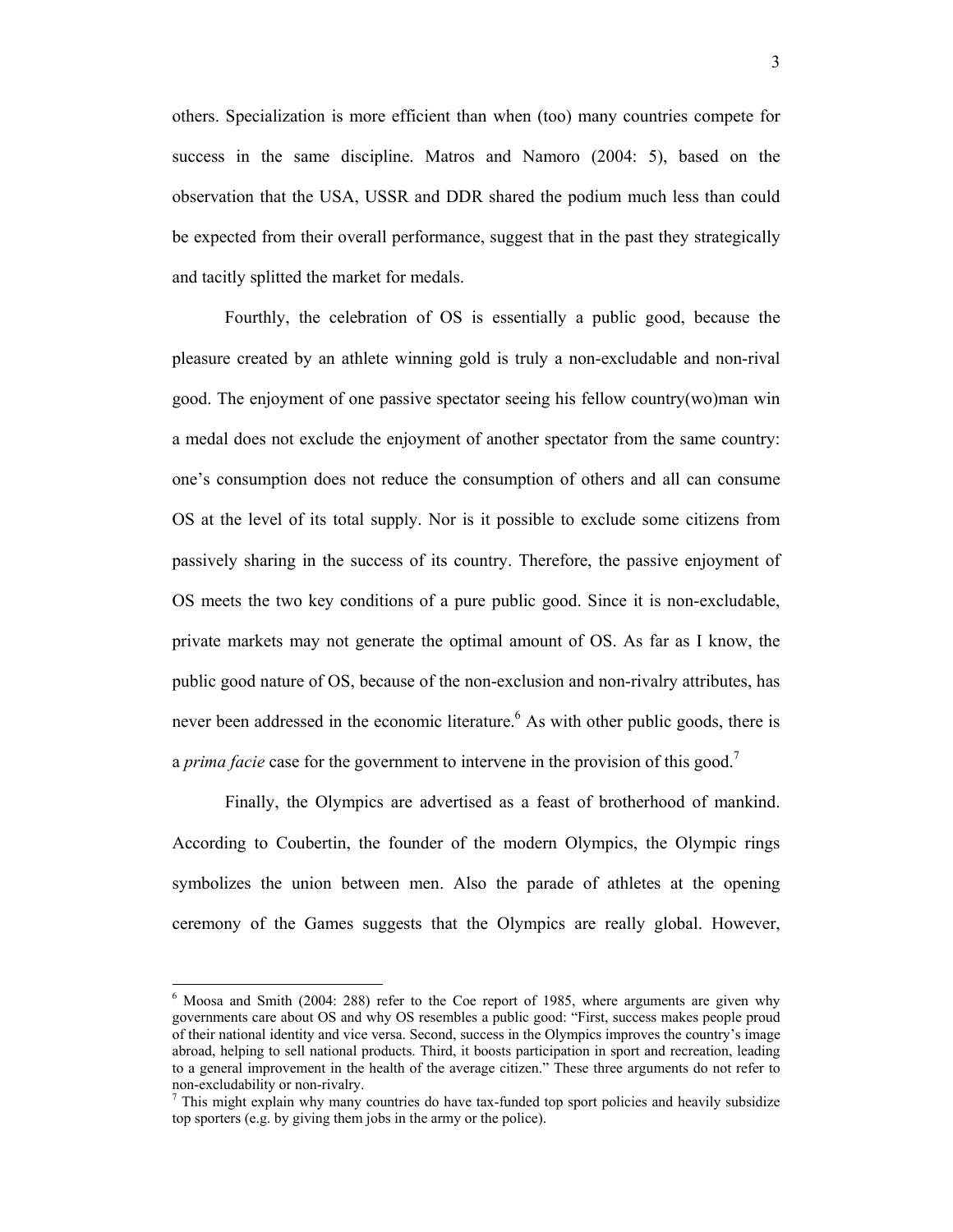despite this rhetoric, rich countries and some other countries that strive for OS for mainly political reasons, are far more successful than other countries. The normative issue here is whether the Olympic movement to live up according to its own fundamental principles of Olympism should not take (more) action to 'encourage and support the development of sport for all' (Olympic Charter, p. 15), that is, to establish more of a level playing field.

There are also good reasons to evaluate the premise of this study, that is to arrive at a distribution of OS that is more just or results in higher social welfare, as highly questionable. First of all, the purpose of the Games is to single out the winners; that is to say that the best must win, irrespective whether the overall distribution of OS is in (dis)agreement with some kind of pattern based on justice or social welfare. Secondly, there are huge differences between countries, not only in the genetic endowments of its population and natural environment, but also in culture and preferences.<sup>8</sup> These differences influence each country's chances for OS, but also impinge on the value attached to OS. Maybe successful countries care more about OS than relatively unsuccessful countries. If so, then a social welfare function should take these differences into account. Admittedly, these objections, as well as others, to apply standard social welfare functions to sport contests may make this analysis a non-starter. In principle, however, the analysis may be interesting in its own right: it can be read as an investigation into the forces determining alternative distributions of absolutely scarce goods at the global level, e.g. paintings of old masters, which is rival in consumption across nations but a public good within nations.

 $\overline{a}$ 

<sup>&</sup>lt;sup>8</sup> India is a notorious underperformer at the Olympics, but it is very strong in cricket, which is not an Olympic sport. The same goes for Latin American countries, where soccer is by far the most popular sport, for which only one Olympic medal can be won.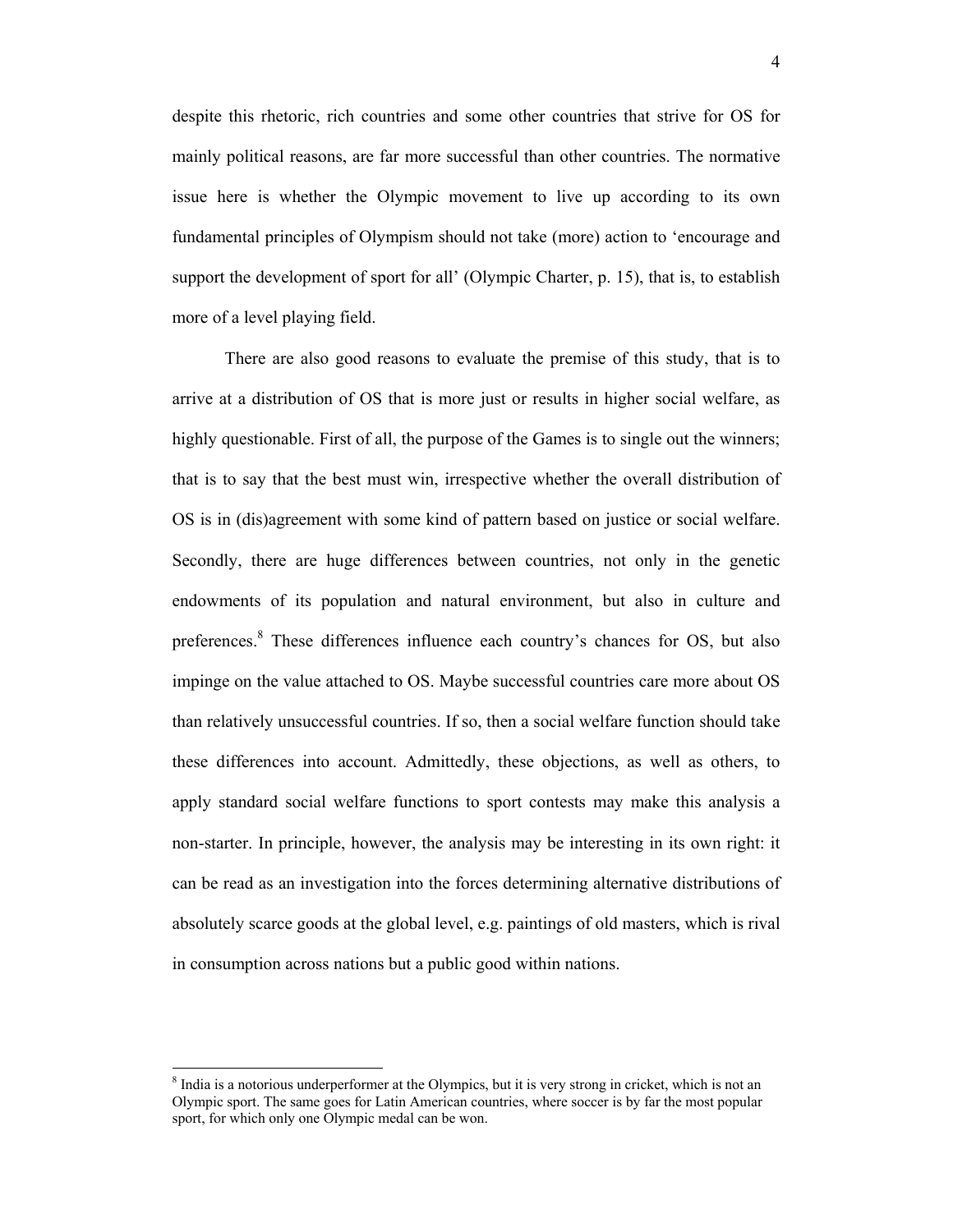#### **2 The inequality in the actual distribution of Olympic success**

In what follows it is heuristically assumed that (*i*) the Olympic Games are truly global (in the sense that citizens in all countries have identical utility functions for OS); (*ii*) the distribution of OS is not a kind of natural distribution but rather already manufactured to a considerable extent by top sport policies adopted by national governments and international governing bodies; (*iii*) all disciplines are equally important (so, a gold medal in obscure sports as fencing, archery or skeet shooting is as important as one in track and field) and (*iv*) for simplicity, we concentrate on the distribution of gold medals only.

In Table 1, the countries are ranked in descending order according to population shares (column 2). Column 3 gives the actual gold medal tally of Beijing 2008, and column 4 the gold medal share. If gold medals were distributed in proportion to population shares, as in column 5, then China would receive even eleven medals more; India would win 51 instead of one gold medal; whilst the USA only retains 14 gold medals. Comparing columns 4 and 5, it are mainly the rich countries (USA, Germany, UK, France, Italy and Japan) which capture a much larger share of medals than would follow if medals were distributed according to population shares. These six rich countries comprise only 10.9% of the world population, but hold almost three of every ten gold medals (31.5%), and so capturing an 'excessive share' of 20.6%. Due to the fixed sum game of Olympic medals, the higher than proportional share of some countries has as mirror image that other countries receive less than their proportional share. The lower than proportional shares of populous India (with no gold and only a silver medal in 2004 and only one gold in 2008),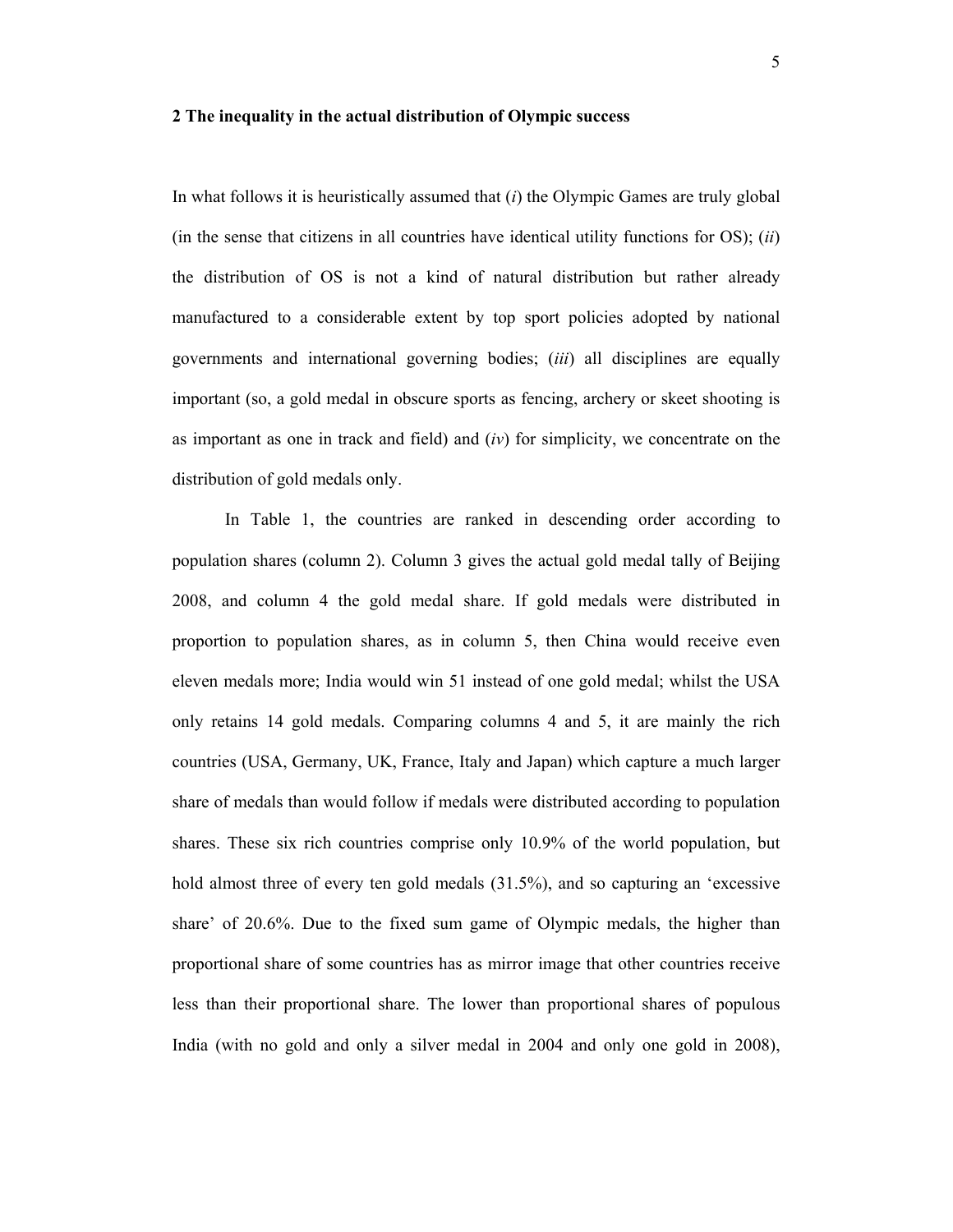| Table 1. Different distributions of Olympic success. |                  |                |              |       |             |                |                 |
|------------------------------------------------------|------------------|----------------|--------------|-------|-------------|----------------|-----------------|
| 1                                                    | $\boldsymbol{2}$ | 3              | 4            | 5     | 6           | $\overline{7}$ | 8               |
| Country                                              | p                | М              | $\mathbf{m}$ | $M_p$ | $M_{\rm v}$ | $M_N$          | SP <sub>I</sub> |
| China                                                | 20,7%            | 51             | 16,9%        | 62,4  | 41,4        | 22,0           | 160,1           |
| India                                                | 16,9%            | 1              | 0,3%         | 51,1  | 18,6        | 12,9           | 107,4           |
| <b>USA</b>                                           | 4,7%             | 36             | 11,9%        | 14,1  | 62,8        | 29,0           | 8,1             |
| Indonesia                                            | 3,4%             | 1              | 0,3%         | 10,3  | 4,1         | 4,7            | 4,4             |
| <b>Brazil</b>                                        | 2,8%             | 3              | 1,0%         | 8,5   | 7,7         | 7,2            | 3,0             |
| Pakistan                                             | 2,3%             | 0              | 0,0%         | 7,1   | 1,8         | 2,7            | 2,0             |
| Russia                                               | 2,3%             | 23             | 7,6%         | 7,0   | 8,0         | 7,4            | 2,0             |
| Bangladesh                                           | 2,2%             | 0              | 0,0%         | 6,6   | 1,5         | 2,4            | 1,8             |
| Nigeria                                              | 2,1%             | 0              | 0,0%         | 6,5   | 0,7         | 1,4            | 1,7             |
| Japan                                                | 2,1%             | 9              | 3,0%         | 6,2   | 20,2        | 13,6           | 1,6             |
| Mexico                                               | 1,6%             | $\overline{2}$ | 0,7%         | 4,9   | 5,3         | 5,6            | 1,0             |
| Germany                                              | 1,3%             | 16             | 5,3%         | 4,0   | 12,8        | 10,0           | 0,7             |
| Vietnam                                              | 1,3%             | 0              | 0,0%         | 3,9   | 1,3         | 2,1            | 0,6             |
| Philippines                                          | 1,3%             | 0              | 0,0%         | 3,9   | 2,1         | 3,0            | 0,6             |
| Turkey                                               | 1,1%             | 1              | 0,3%         | 3,4   | 2,9         | 3,7            | 0,5             |
| Ethiopia                                             | 1,1%             | 4              | 1,3%         | 3,3   | 0,3         | 0,8            | 0,4             |
| Egypt                                                | 1,1%             | 0              | 0,0%         | 3,2   | 1,5         | 2,4            | 0,4             |
| Iran                                                 | 1,1%             | 1              | 0,3%         | 3,2   | 2,8         | 3,6            | 0,4             |
| Thailand                                             | 1,0%             | 2              | 0,7%         | 3,0   | 2,7         | 3,5            | 0,4             |
| France                                               | 1,0%             | $\overline{7}$ | 2,3%         | 2,9   | 9,3         | 8,1            | 0,3             |
| UK                                                   | 1,0%             | 19             | 6,3%         | 2,9   | 9,5         | 8,3            | 0,3             |
| Italy                                                | 0,9%             | 8              | 2,6%         | 2,8   | 8,5         | 7,7            | 0,3             |
| Congo (DR)                                           | 0,8%             | 0              | 0,0%         | 2,5   | 0,2         | 0,7            | 0,3             |
| <b>Burma</b>                                         | 0,8%             | 0              | 0,0%         | 2,4   | 0,5         | 1,1            | 0,2             |
| Ukraine<br>Other                                     | 0,8%             | $\overline{7}$ | 2,3%         | 2,4   | 1,7         | 2,6            | 0,2             |
| countries                                            | 24,3%            | 111            | 36,8%        | 73,5  | 74,0        | 135,4          | 3,1             |
| Total                                                | 100%             | 302            | 100%         | 302   | 302         | 302            | 302             |

Population data from http://www.eia.doe.gov/pub/international/iealf/tableb1.xls, income data from the World Bank, World Development Indicators.

These distributions can be nicely illustrated by means of the Lorenz curve (see Figure 1, Panel A-D). To visualize the inequality in the *income distribution* using the Lorenz curve, individuals are ranked according to income from lowest to highest. Treating OS as a public good, the strict parallel of the income-based Lorenz curve applied to OS requires that we rank countries according to their gold medal score: each citizen in a country 'consumes' the medal score of its country. If we rank the countries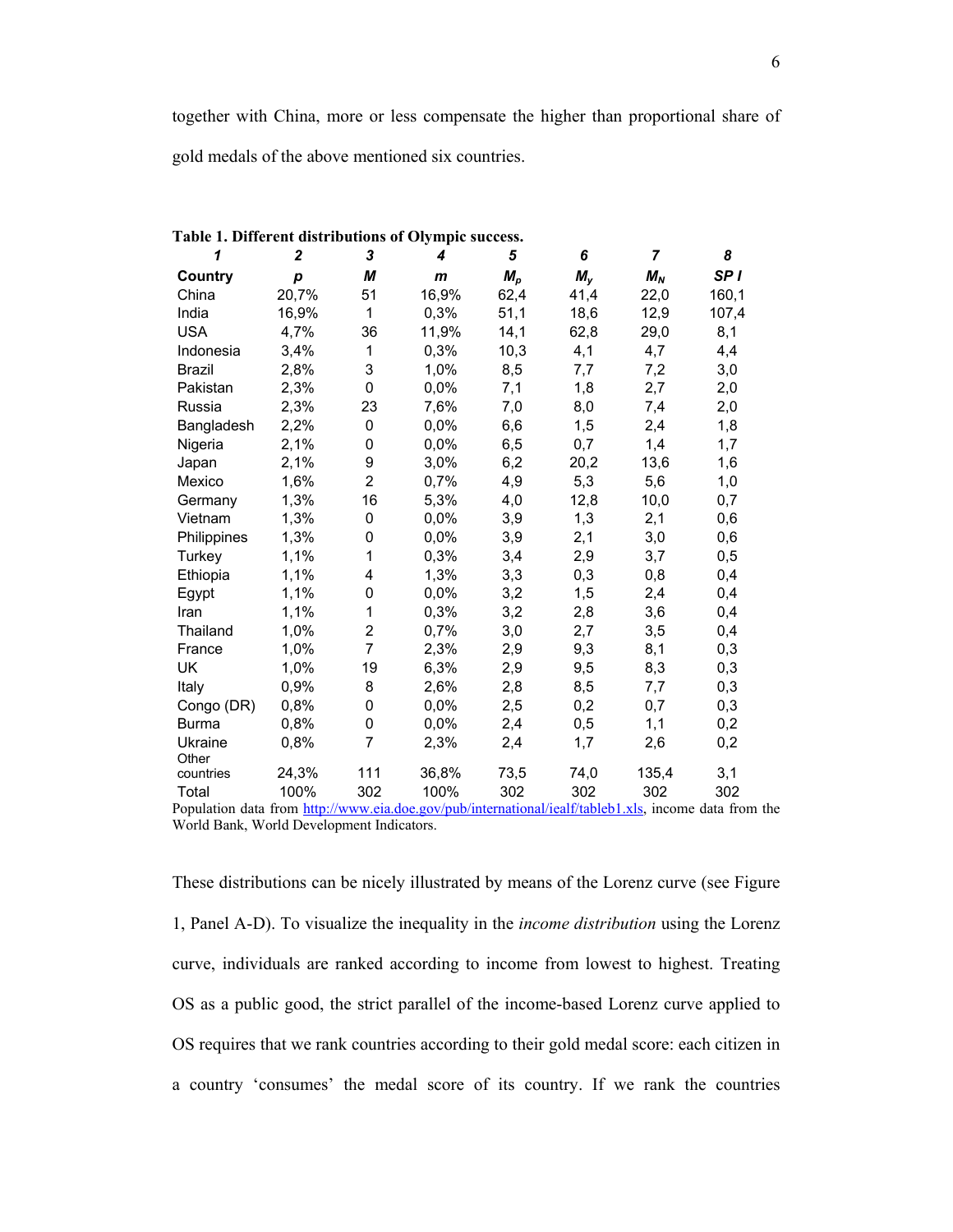according to gold medal score, the countries with zero medals are situated at the left of the Lorenz curve and those with the highest scores (Russia, USA and China) at the right. Moving from left to right, the horizontal axis registers the cumulative share of the world population, while the vertical axis registers the cumulative share in the world gold medal score.

*Figure 1. Lorenz curves for the distribution of Olympic gold medals in 2008.* 





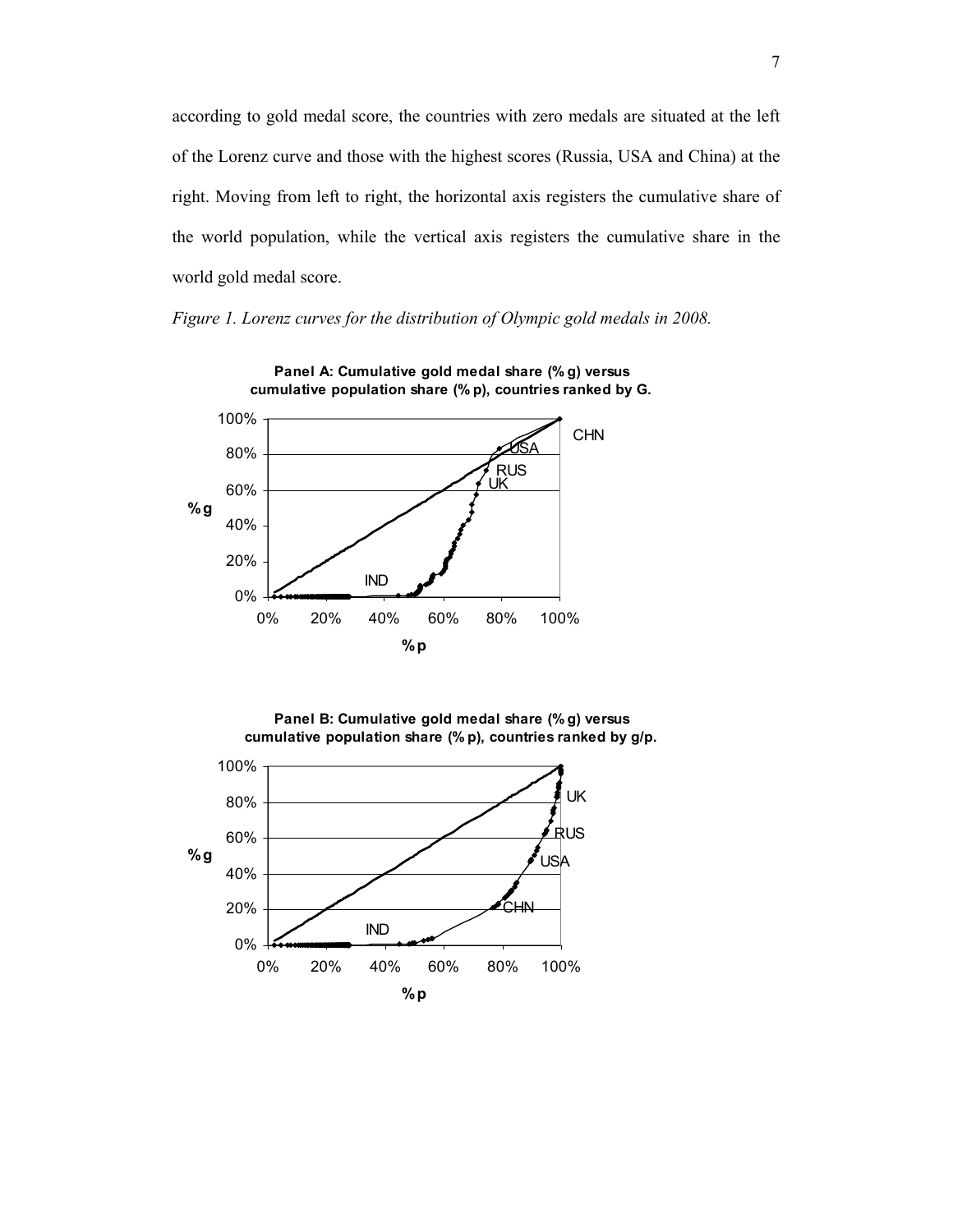

**Panel C: Cumulative gold medal share (% g) versus cumulative world GDP share (% y), countries ranked by g/y.**





As Panel A shows, this ranking results in an awkwardly shaped Lorenz curve. The slope of the Lorenz curve does not increase monotonously. Compare Russia with China. Russia accounts for only 2.3 percent of the world population, but holds 23 gold medals, corresponding to 8 percent of the world gold medal score. China accounts for more than 20 percent of the world population, but holds 51 gold medals, which is only 17 percent of all gold medals. Because countries are ranked according to gold medal score, China is located at the right of Russia. Since the slope of the Lorenz curve is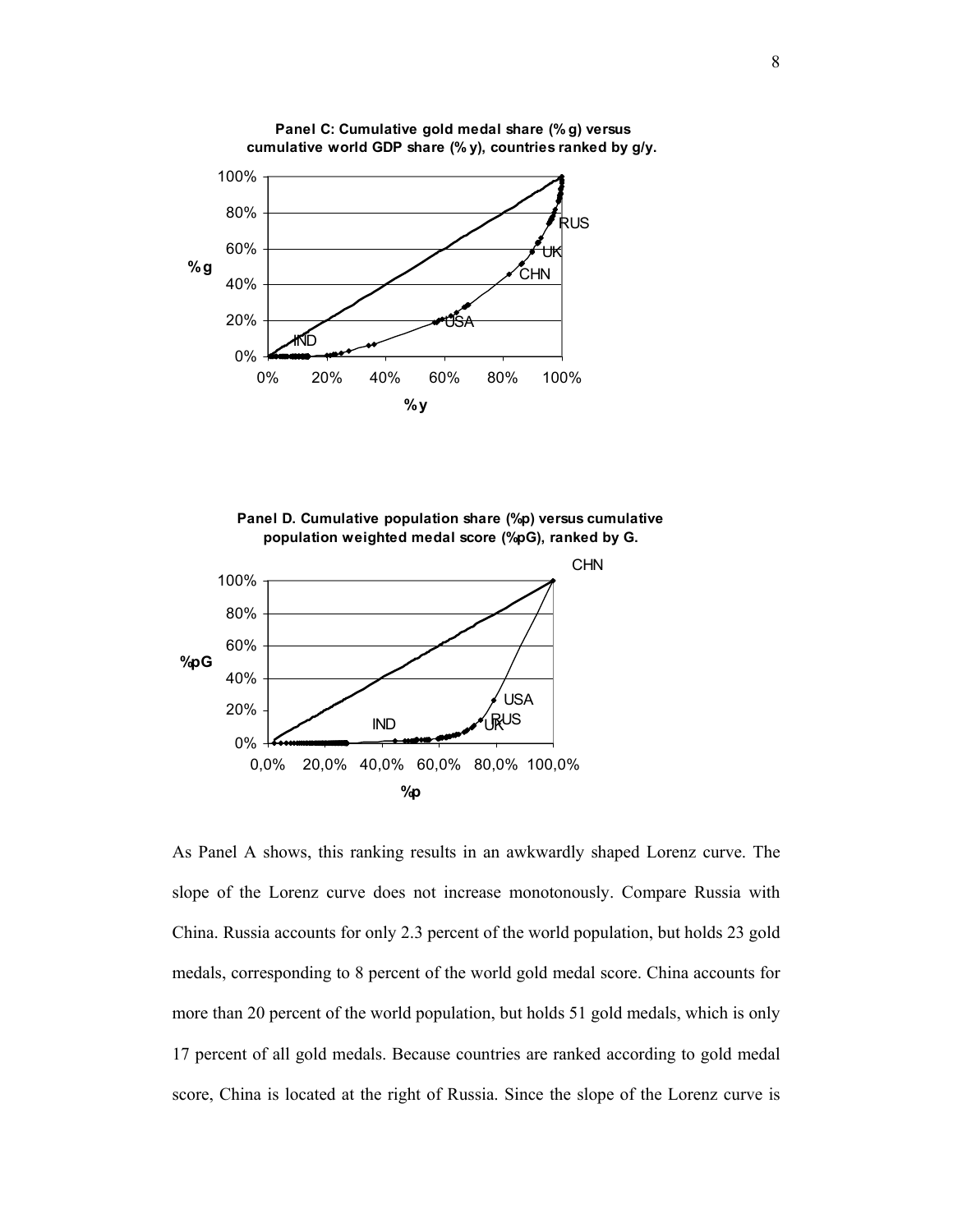the ratio of the gold medal share and population share, for Russia this ratio is 3.3, against 0.8 for China, which implies that the Lorenz curve flattens when China is entering the scene after Russia. The same phenomenon explains the steep part in the middle, which contains all moderately populated but rich countries with medal shares much higher than their world population shares. Therefore, to get a properly shaped Lorenz curve, we have to rank countries according to ratio of medal share and population share, as done in Panel B. Now we see that China is situated more at the left side of the Lorenz curve, since its medal share is less than its population share, while Russia and the UK move further to the right. The Lorenz curve shows that almost half of the world population has a zero medal share and that 80% of the world population has a medal share only of 20%.

The diagonal in Panel B corresponds to the situation where each country's gold medal share is equal to its world population share, so along this 45º line every world citizen has the same chance of success, irrespective of political regime, income per capita, race or religion. At the left side in Panel B - as long as the slope of the curve is less than the slope of the diagonal (which has a slope of 1) - are all countries which have a lower than proportional medal score (alternatively, these are the countries for which the ratio between the medal share and population share is less than 1). On this segment, besides all countries without any medals, India and China are located. Predominantly, these countries are Second or Third World countries (with the exceptions of Hong Kong, Taiwan, Ireland and Sweden with no gold medals). Argentina (with a ratio of 1.09) is the country situated most nearly left to the point where the Lorenz curve is perpendicular to the diagonal. To the right of this point, where the slope of the curve is higher than of the diagonal, countries are located with higher than proportional medal scores. On this segment we first all rich countries,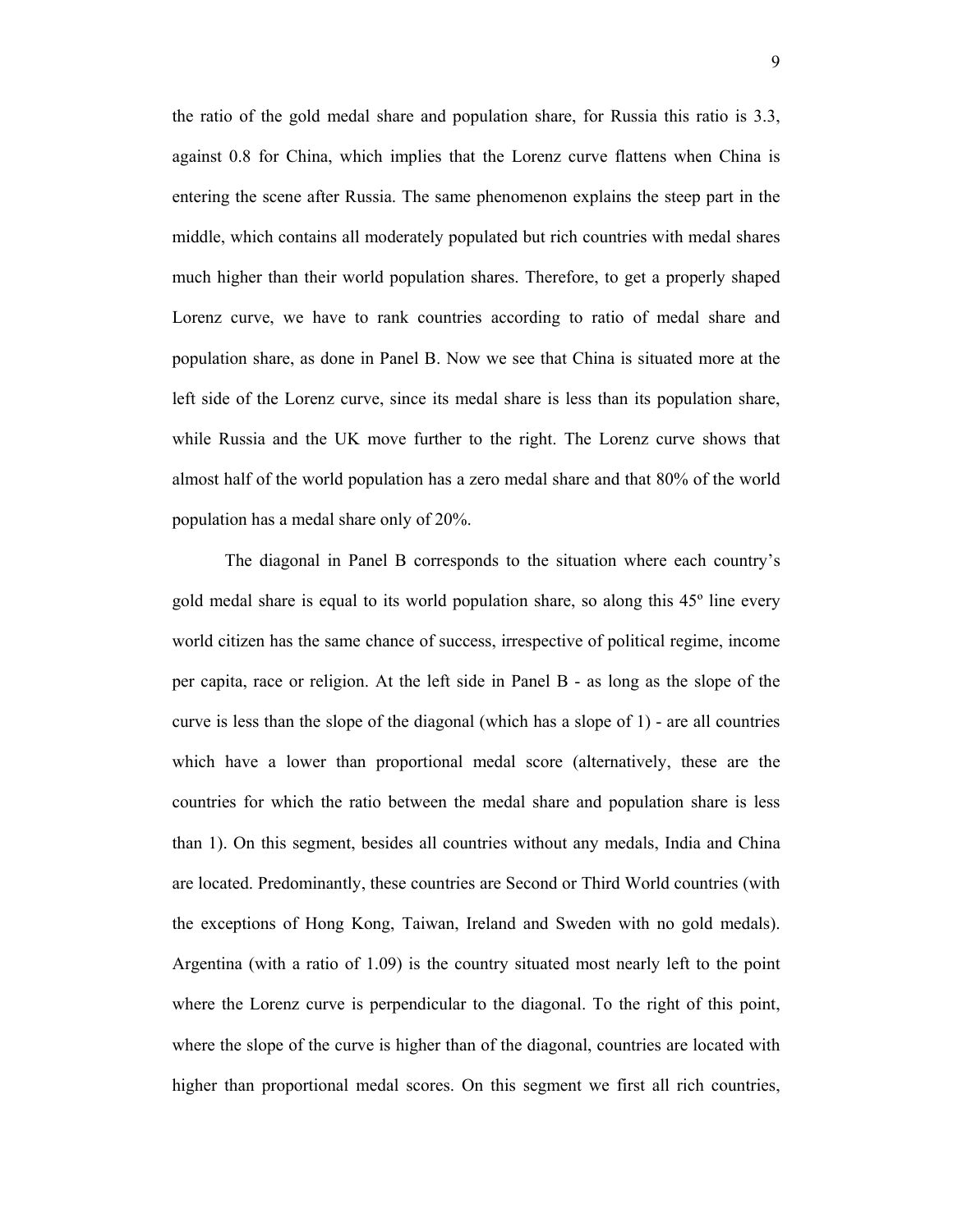along with countries with a strong sport culture (Russia and former socialist countries) or definite comparative advantages in particular sports (notably some African countries such as Kenya and Ethipia). At the far right, there are two outliers: Mongolia (2 gold, with a ratio of 23) and Jamaica (6 gold, a ratio of 66). The further the curve lays from the diagonal, the greater the degree of disproportionality between medals shares and population shares.

 From Table 1 and the Lorenz curve in Panel B we already noticed that with only a few exceptions the medals shares of the rich countries are higher than their population shares. Instead of using the cumulative population shares, we may also put the cumulative world income share on the horizontal axis. To get a smooth Lorenz curve and a meaningful Gini-index, countries must be ranked according to the ratio of world share in gold medals and share in world income  $(g_i/y_i)$ . In Panel C, the horizontal axis now measures the cumulative share of the *world income* and the vertical axis again the cumulative share of gold medals. The diagonal obtains when medals are distributed proportional to world GDP shares (see column 6 of Table 1). Contrary to Panels A and B, the USA is now situated more to the left: its GDP accounts for more than 20 percent of world output, against a gold medal share of only 11.9 percent. Interestingly, comparing Panels B and C shows that OS is much less unequally distributed if pitiched against cumulative world income shares rather than cumulative population shares. The degree of inequality depicted by the Lorenz curve can be expressed as the Gini coefficient. The Gini coefficient is graphically the ratio of the area in between the diagonal and the curve and the triangle below the diagonal. The Gini-coefficient for the former is 55.1 percent (52.7 for 2004), against 72.7 percent (74.7) for the latter.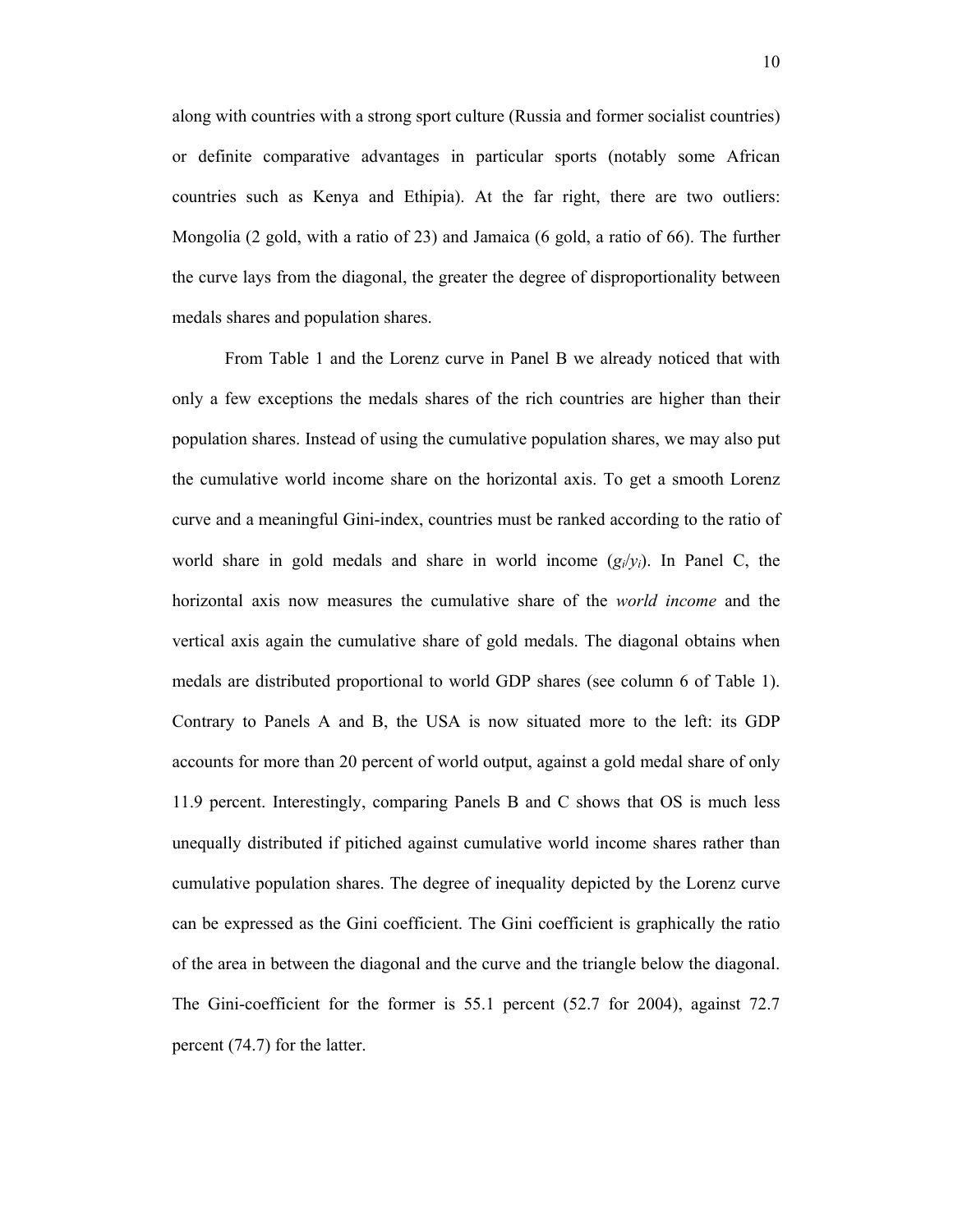Summarizing, to get a properly shaped Lorenz curve, countries have to be ranked according to the ratio of the variable whose cumulative fraction is measured on the vertical axis and the variable whose cumulative fraction is measured on the horizontal axis. In Panel A, the ranking according to absolute gold medal score is not the same as the ranking according to the ratio of gold medal share and population share, whose cumulative fractions are on the axes. However, a properly shaped Lorenz curve can be drawn using the ranking of countries according to the absolute gold medal score if we draw a *generalized* Lorenz curve, with world population share on the horizontal axis and the cumulative share in the population weighted gold medal score on the vertical axis. In drawing the generalized Lorenz curve of Panel D, with the same ranking of countries as in Panel A, for each country the product of the medal score and world population share is calculated, which is used to obtain the cumulative fractions, which adds up to a population weighted average medal score of 14.3. To illustrate, the population share of the USA is 4.6 percent and its medal score is 36, so its contribution to the population weighted average medal score is 1.66; for China, with a population share of 21 percent and a medal score of 51, the contribution is 10.55. The vertical axis of Panel D simply gives the cumulative contributions, divided by the population weighted average medal score.<sup>9</sup> The Gini-coefficient for this curve is 69.3 percent (66.8 in 2004).

 $\overline{a}$ 

<sup>&</sup>lt;sup>9</sup> The diagonal represent the state of affairs where the ratio of the contribution of each country to the population weighted gold medal score and its population share is equalized, which implies an equal medal score for each country.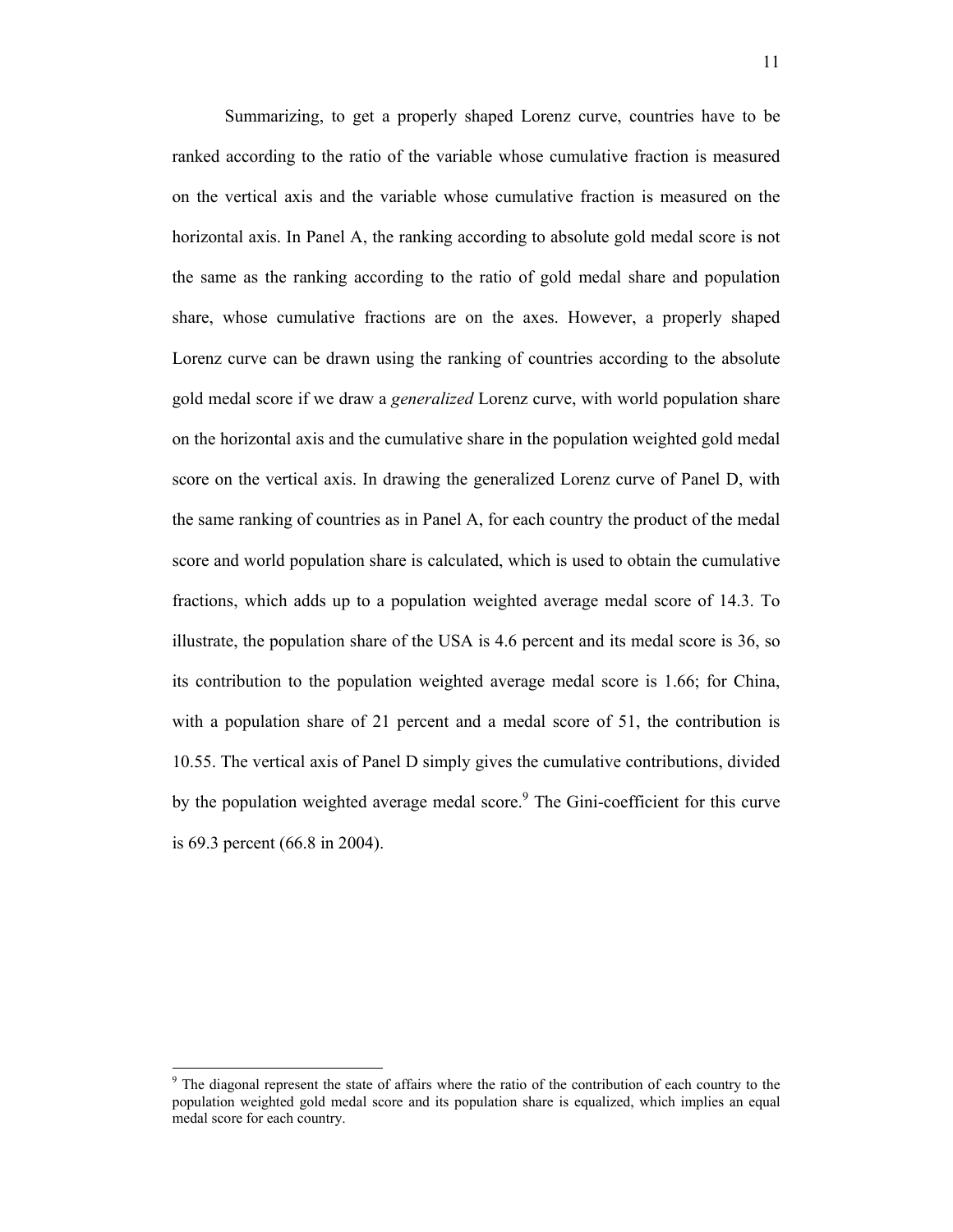**Figure 2. Lorenz curves 1988-2004**



Finally, Figure 2 gives an overview of the Lorenz curve for the last five Olympic Games. For every Olympic cycle, countries are ranked according to the ratio of medal and population share, as in Panel B of Figure 1. Clearly, there is a modest but steady inward shift of the Lorenz curve over time, which suggests that the distribution of medal shares becomes more in line with the distribution of population shares over time.

#### **3 The Nash-Cournot distribution of Olympic success**

In this section the distribution of OS is derived when all countries follow Nash-Cournot strategies: they maximize the utility function of a representative citizen with respect to public investments in OS, taking the investments of other countries as given. Consider the world with countries indexed by  $i = 1, 2, ..., n$ , with  $P_i$  the population in country *i* and  $p_i = P_i / N$  the world population share of country *i*, where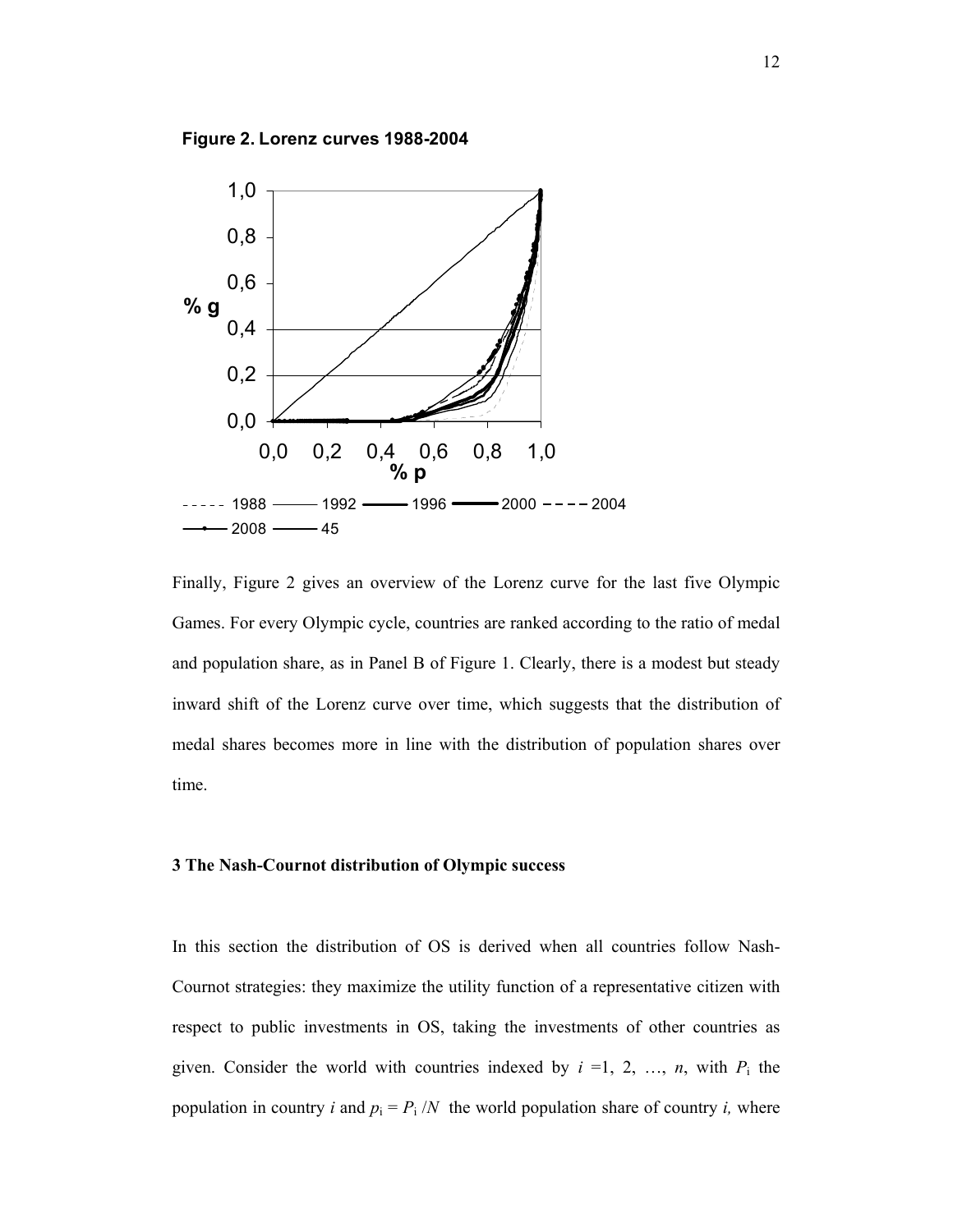*N* is the world population. The representative citizen in a country has a twice continuously differentiable utility function  $U_i$  that is increasing in per capita income for consumption  $Y_i^c$  and the medal score  $M_i$ :

(1) 
$$
U_i = U_i(Y_i^c, M_i)
$$

Each country faces a budget constraint where per capita income available for consumption is per capita income  $Y_i^b$  minus the per capita cost  $C(M_i)/P_i$  of medal production as a public good:

(2) 
$$
Y_i^c = Y_i^b - C(M_i)/P_i
$$

According to Eq. (2), the production of OS is considered as a public good on the country level, so the cost of medal production is shared over the entire population  $P_i$ of the country, where  $C(M_i)/P_i$  expresses the per capita cost of medal production. Equation (3) specifies a standard contest function, also known as the proportionate share rule (see e.g. Congleton 1984: 203-4), where each country's share in OS is proportional to its share in world wide investment in OS:

$$
(3) \; M_i = \frac{C_i}{\sum_{j=1}^n C_j} M_i
$$

where  $M_t$  denotes the total number of medals ( $M_{-i}$  denotes the number of medals hold by all other countries than *i*). Eq. (3) ensures that the sum of all medals won is equal to the total number of medals available. Since we consider population shares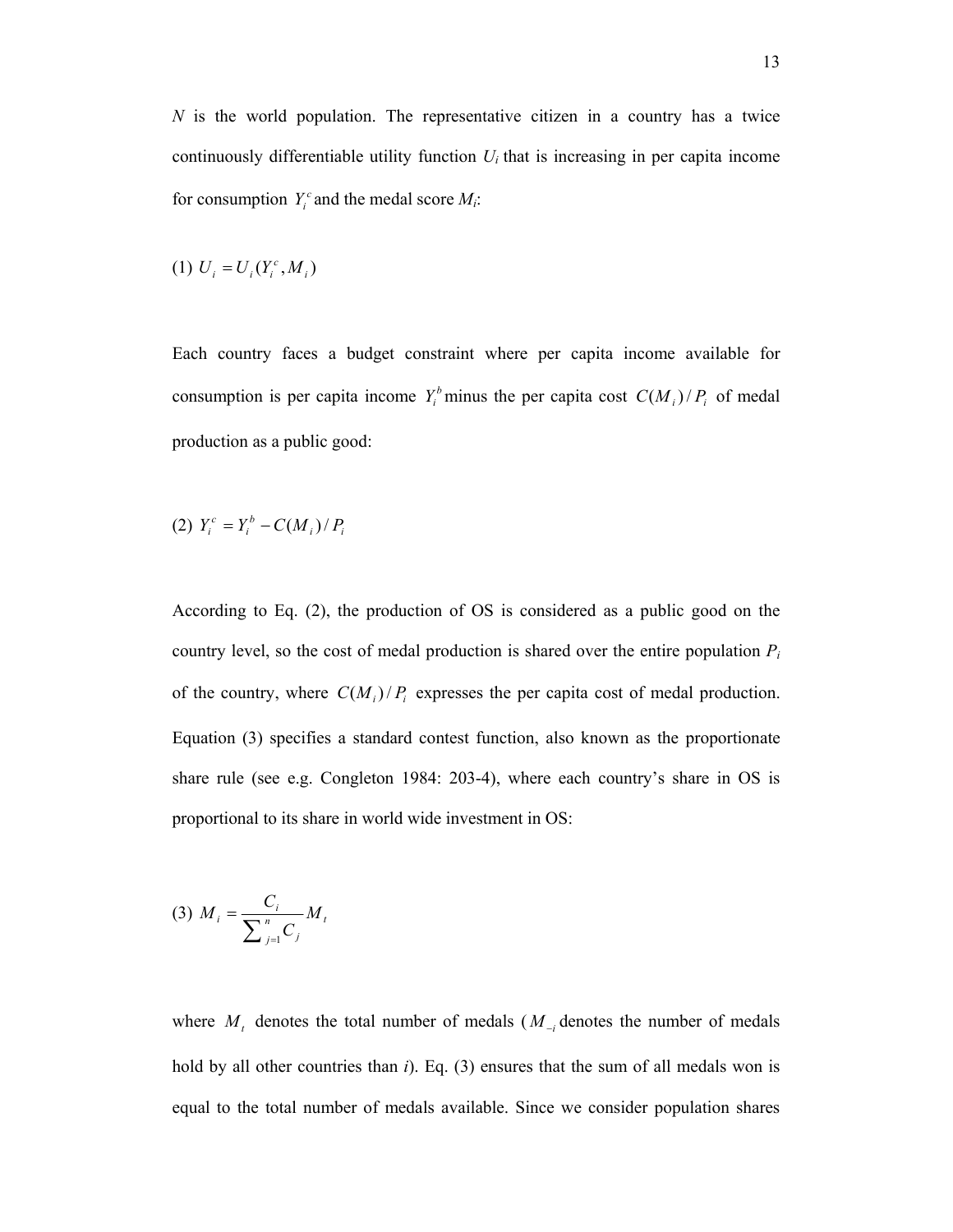and per capita incomes as given, per capita consumption depends only on the chosen investment levels or cost of medal production, so Eq. (1) can also be written as  $U_i = U_i(Y_i^c(C_i), M_i(C_i))$ . Direct substitution of the budget constraint (2) and the overall medal allocation constraint implied by the contest function (3) in the utility function gives:

(4) 
$$
U_i(Y_i^c, M_i) = U_i(Y_i^b - \frac{C_i}{P_{i}} , \frac{C_i}{\sum_{j=1}^n C_j} M_t)
$$

The noncooperative Nash-Cournot strategy followed by each country – maximization of  $U_i$  with respect to the amount of investment in OS  $(C_i)$  taking the investments of other countries  $(C_i)$  as given – can be derived by differentation of (4) with respect to  $C_i$ :

$$
(5) \frac{-U_{Y_i^c}}{P_i} + U_{M_i} \frac{C_{-i}}{(C_i + C_{-i})^2} M_i = 0
$$

l

Note that rewriting Eq. (3) as  $C_i = (M_i C_{-i})/(M_i - M_i)$  and differentiation with respect to  $M_i$  gives that the marginal cost of medal production ( $\partial C_i / \partial M_i$ ) is equal to  $(C_i + C_{-i})^2 / (C_{-i}M_i)$ . Substitution of this expression in Eq. (5) results in the Samuelson rule  $P_i(U_{M_i}/U_{Y_i^c}) = \partial C_i/\partial M_i$  for the optimal provision of the public good at the country level. In other words, each country invest in OS up to the point where the marginal costs are equal to the private marginal benefits. Inspection of the Samuelson rule learns us that given the (world) marginal cost of medal production $10$ ,

<sup>&</sup>lt;sup>10</sup> Using Eq. (3), the marginal cost can also be written as  $C_t / M_{-i}$ , which implies that the marginal cost of medal production for all countries with a low medal score (so  $M_{-i} \approx M_i$ ) is approximately equal to the world average cost of medal production.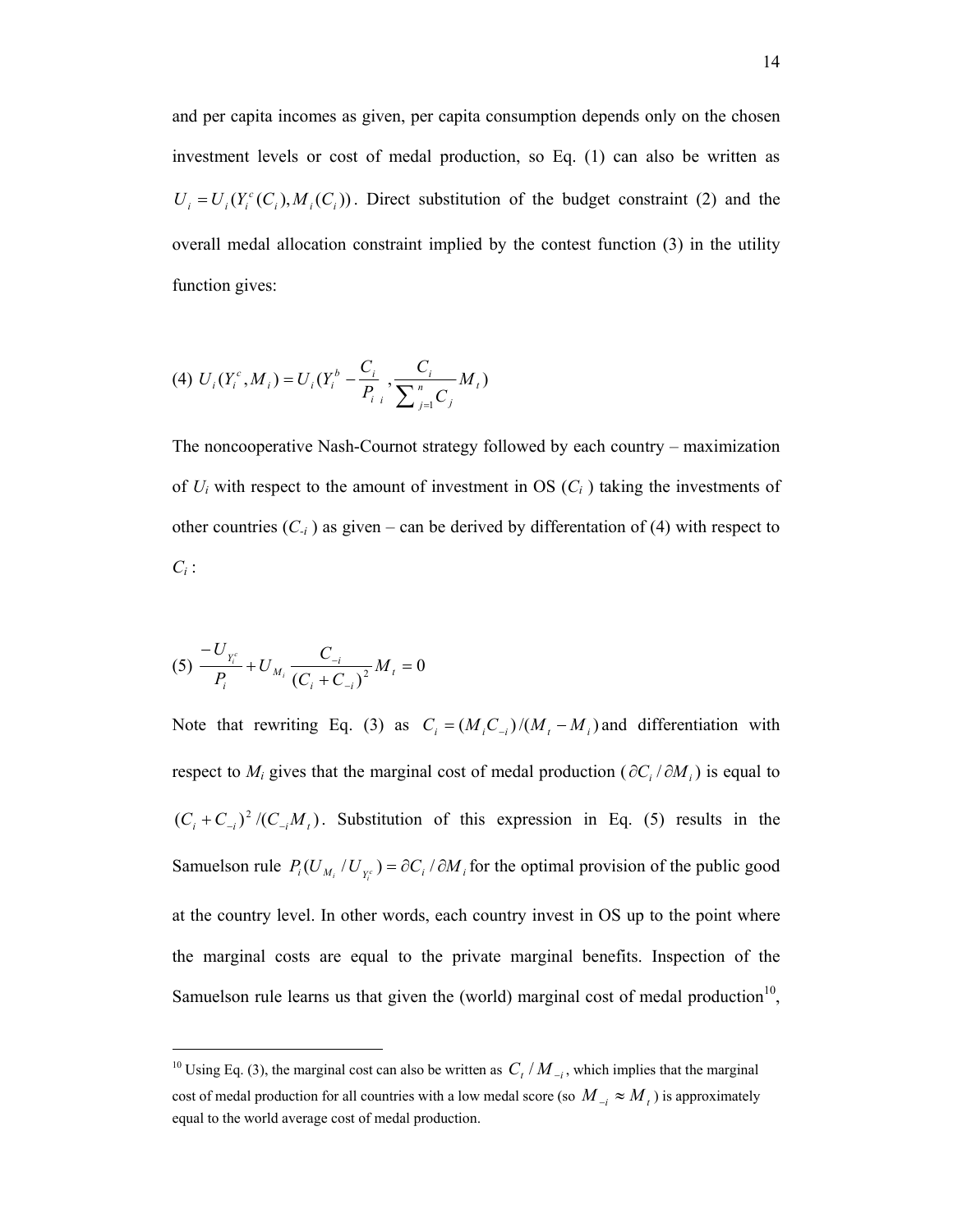the larger the population of a country and the lower its marginal utility of per capita income, the lower the marginal utility of OS must be, which implies that the more rich and/or populous a country, the higher its level of OS.

Solving Eq. (5) for *Ci* gives the following equation for the Nash reaction curve:<sup>11</sup>

$$
(6) C_i = -C_{-i} + \sqrt{S_i C_{-i}}
$$

 $\overline{a}$ 

with  $S_i = P_i \frac{M_i}{I} M_i$ *Y*  $\frac{d}{dt} = P_i \frac{U_{M_i}}{U_{ve}} M$ *U*  $S_i = P_i$ *c i*  $= P_i \frac{M_i}{I} M_i$  a measure for the sum of marginal utility of OS at the country

level expressed in terms of marginal utility of per capita consumption. According to Eq. (6), how much one country invests depends on how much other countries invest and the welfare benefits of OS for that country. From Eq. (6) it also follows that *Ci*  will only be positive if  $S_i = P_i(U_{M_i}/U_{Y_i^c})M_i > C_{-i}$ . This implies that for many small and/or poor countries it is optimal not to invest in OS: they will invest only if  $S_i$  is at least as high as the total investments made by all other countries in the world. The intuition behind this result is that (i) for a small country the investment cost can only be shared among relatively few people, (ii) the total benefits, since OS is a public good at the country level, are modest because population size is small and (iii) for a poor country, the opportunity cost of investment in OS is high, because the marginal utility of income is high, which lowers the value of *Si*. Likewise, the rich and/or populous countries will have a strong incentive to invest in OS, the former because the marginal utility of per capita consumption is low, the latter because  $P_i$  is high, both which make the value of  $S_i$  high. In addition, countries that attach a higher

$$
L(Y_i^c, M_i, C_i, \mu, \lambda) = U_i(Y_i^c, M_i) - \mu[M_i - \frac{C_i}{(C_i + C_{-i})}M_i] - \lambda[Y_i^b - Y_i^c - \frac{C_i}{P_i}]
$$

 $11$  The same result can be obtained by maximizing the Lagrange function: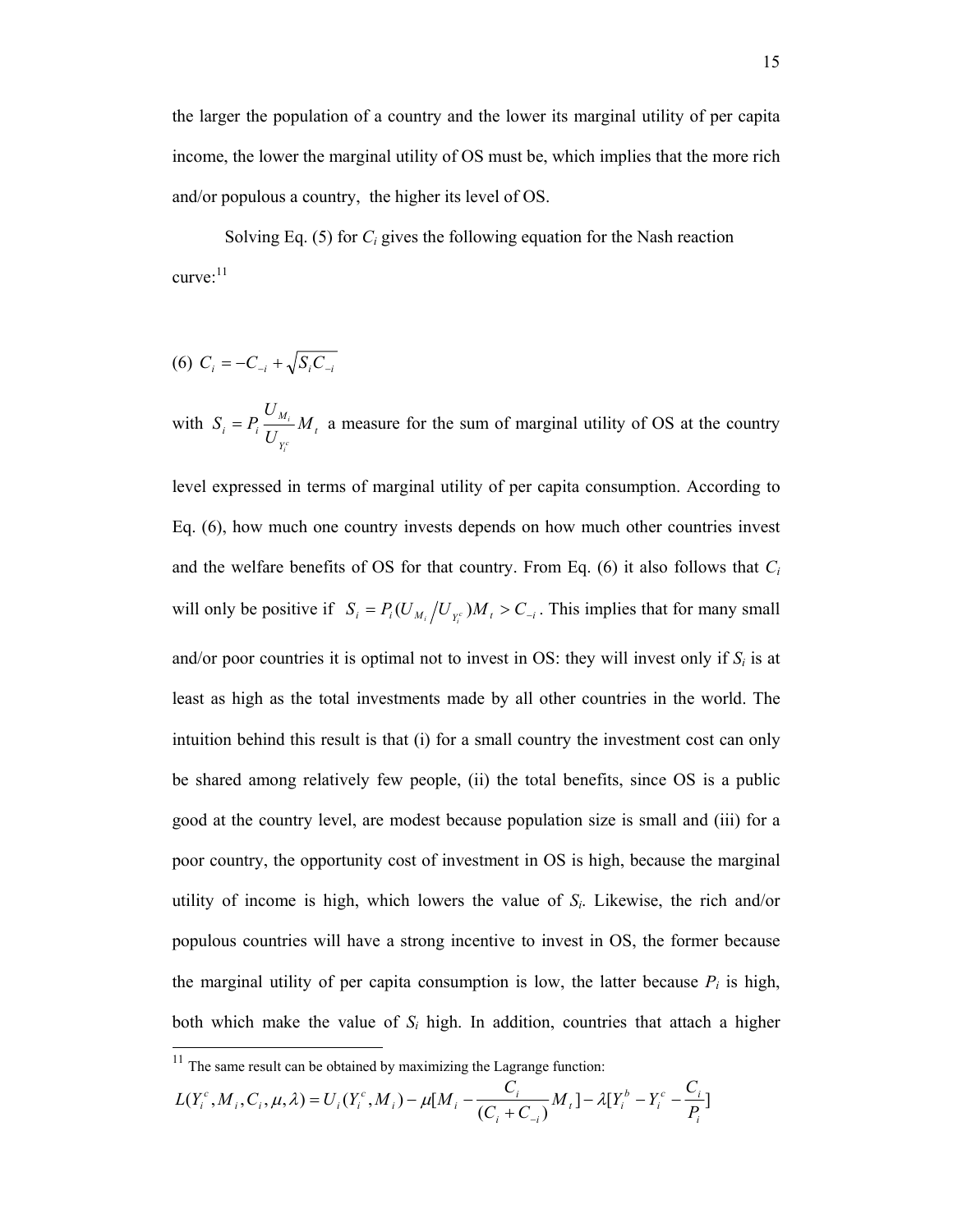relative importance to OS will also invest more. This result of a threshold value for the benefits of OS is a direct consequence of the contest function, where each country's share in OS is proportional to its share in world investments in OS and no specialization (see Box 1) is yet accounted for. In other words, by using Eq. (3), countries can only compete for a share in OS taken as a fixed stock  $(M_t)$ , where this stock is distributed according to the proportionate share rule.

Given the contest function of Eq. (3) and the Nash reaction function of Eq. (6), the resulting Nash-Cournot distribution of OS is determined by the following set of *n* equations:

(7) 
$$
\frac{M_i}{M_j} = \frac{P_i \frac{U_{M_i}}{U_{y_i}}}{P_j \frac{U_{M_j}}{U_{y_j}}}
$$
 
$$
\sum_{i=1}^n M_i = M_i
$$

Assuming an additively separable utility function and the Atkinson specification for marginal utilities, so  $U_{M_i} = 1/M_i^{\epsilon}$  and  $U_{y_i} = 1/y_i^{\epsilon}$ , the operationalisation of Eq. (7) becomes:

$$
(8) \frac{M_i}{M_j} = \frac{P_i \frac{y_i^c}{M_i^c}}{P_j \frac{y_j^c}{M_j^c}} \Rightarrow \frac{M_i}{M_j} = \left(\frac{P_i y_i^c}{P_j y_j^c}\right)^{1/(1+\varepsilon)}
$$

Together with the overall medal constraint, Eq. (8) stipulates that the Nash equilibrium medal shares are determined by relative world GDP shares. The Nash distribution of OS for  $\varepsilon = 0$  coincides with the distribution strictly according to GDP shares, given in column 6 of Table 1. The distribution for  $\varepsilon = \frac{1}{2}$  is given in column 7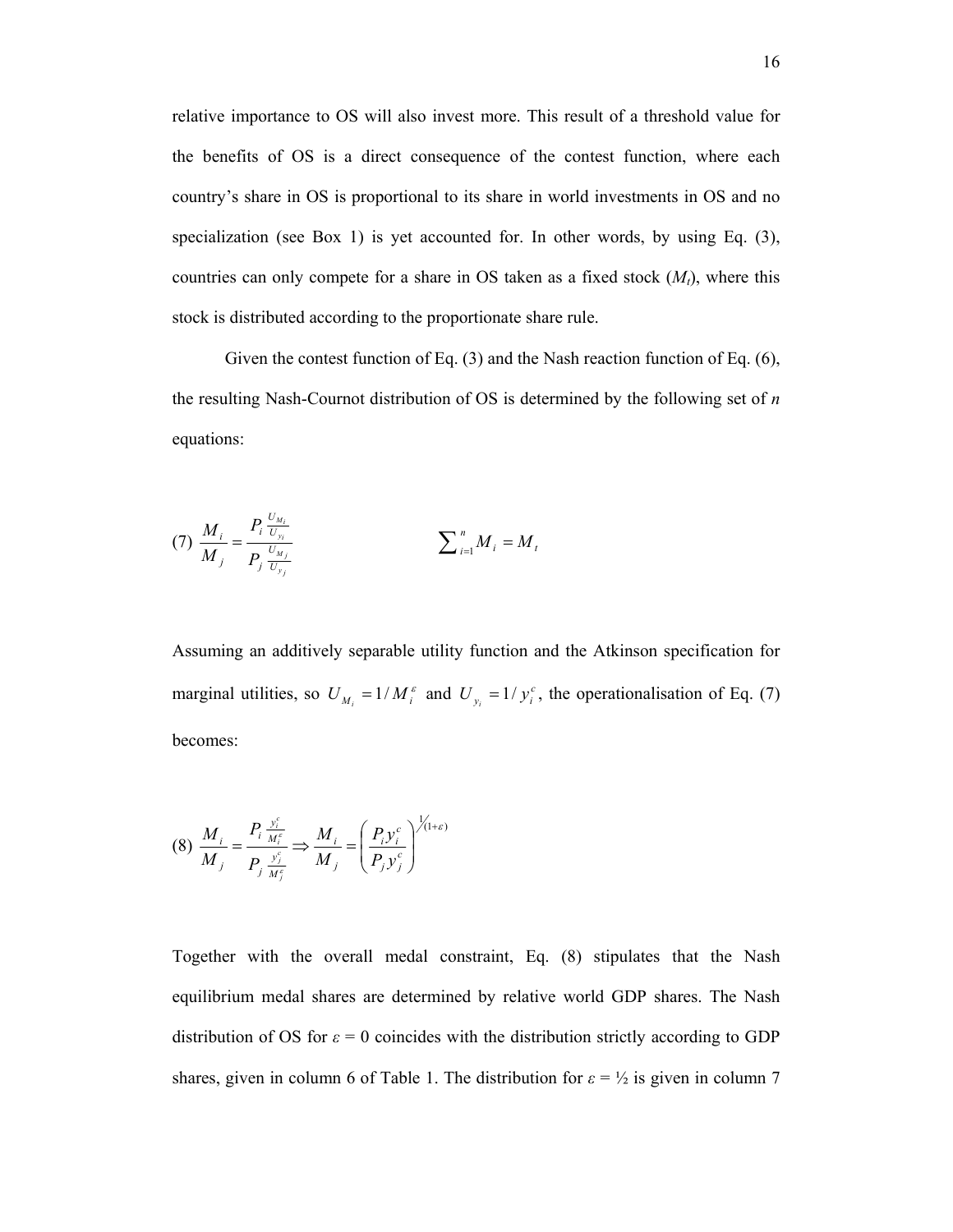of Table 1. India is always underperforming, while for China and Russia the actual medal scores are higher than the Nash medal scores.

#### **Box 1: Specialization**

At the opening ceremony of the Olympics we see that almost all countries are sending athletes. Apparently, all countries, however small or poor, invest in OS. This can be explained by the fact that the analysis so far has ignored the effects of specialization and comparative advantages. By specialisation, a country chooses a subset of  $M_t$ , say *M*\*, for which it wants to compete for a medal. In the limit, *M\** includes only one event. All the investments done by other countries outside the subset of *M\** are not relevant. For simplicity, suppose only two countries compete for the hegemony in one sport event, so the contest function can be expressed as:

(B1) 
$$
Pr_{M^*} = \frac{r_1 C_1}{(r_1 C_1 + C_2)}
$$

with Pr the probability for country 1 to win the medal  $M^*$  and  $r_1 > 1$  a measure of the relative comparative advantage of country 1 in winning this event. The Nash reaction functions become:

(B2) 
$$
C_1 = (-C_2 + \sqrt{r_1 S_1 C_2}) / r_1
$$
  
 $C_2 = -r_1 C_1 + \sqrt{r_1 S_2 C_1}$ 

and the Nash equilibrium is given by: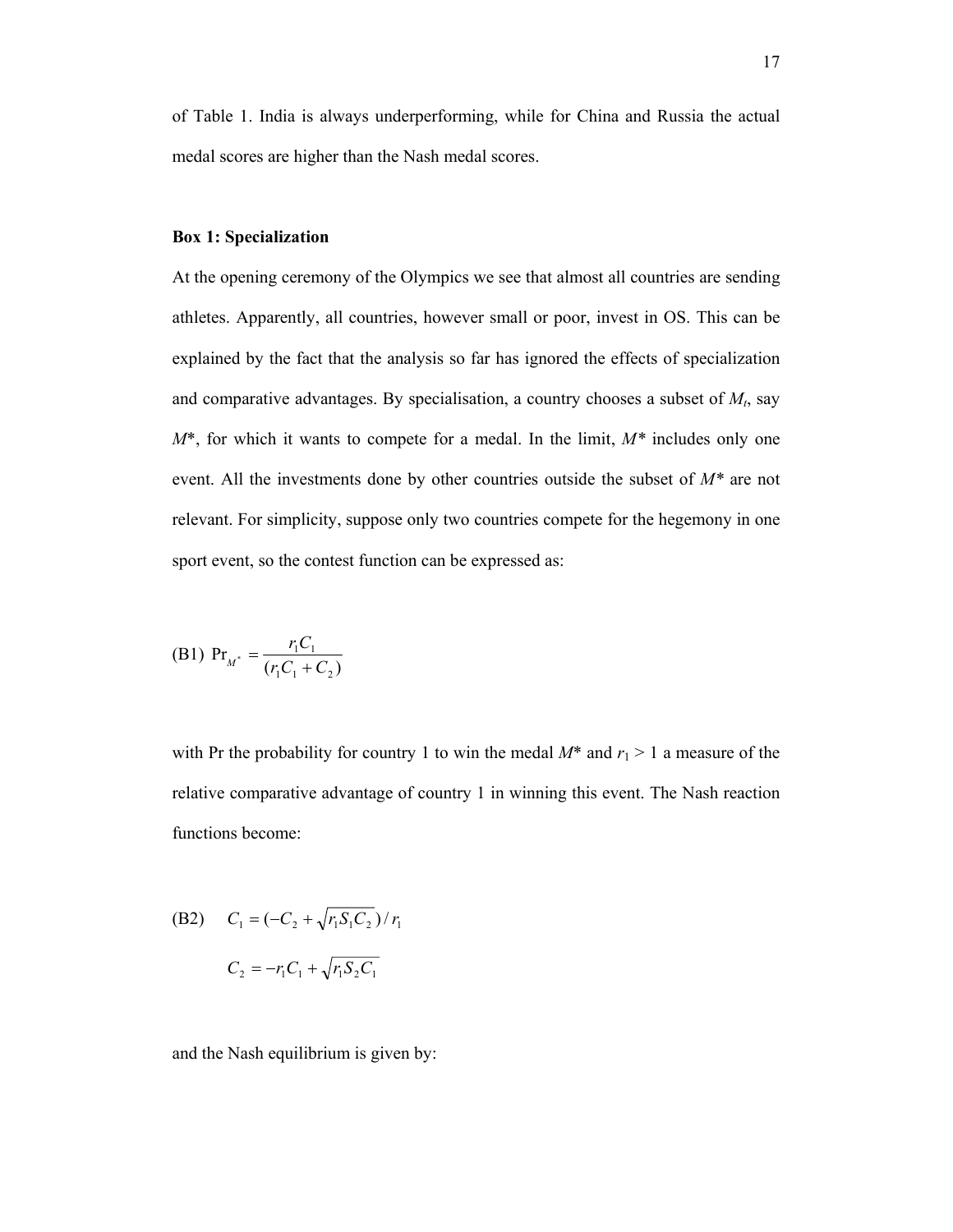(B3) 
$$
C_1^* = \frac{r_1 S_1^2 S_2}{(r_1 S_1 + S_2)^2}
$$

$$
C_2^* = \frac{r_1 S_1 S_2^2}{(r_1 S_1 + S_2)^2}
$$

Surprisingly, a comparative advantage of one country affects the investments of both countries in the same way. However, inspection of Eq. (B2) learns that the threshold value to invest changes more favourably for the country with the natural advantage:

(B4) 
$$
C_1 > 0 \Rightarrow S_1 > C_2 / r_1
$$
  
 $C_2 > 0 \Rightarrow S_2 > r_1 C_1$ 

If country 1 has among its talents a towering favourite for a particular event, so  $r_1$  is far above 1, then it is not likely that the other country will compete in this event, unless its sum of marginal utility of OS in this event is very high. In general, the higher the comparative advantage, the lower the threshold to invest. If both countries value OS in this event equally  $(S_1 = S_2 = S)$ , then  $C_1 = C_2 = rS/(1+r)^2$ . For  $r = 1$ ,  $C_1 =$  $C_2$  = *S*/4 and total investments are *S*/2, a well-known result in the rent-seeking literature.

### **4 Social planner: Zero cost functions**

It is interesting to see whether the noncooperating Nash outcome differs from the one imposed by a hypothetical social planner. Many different types of social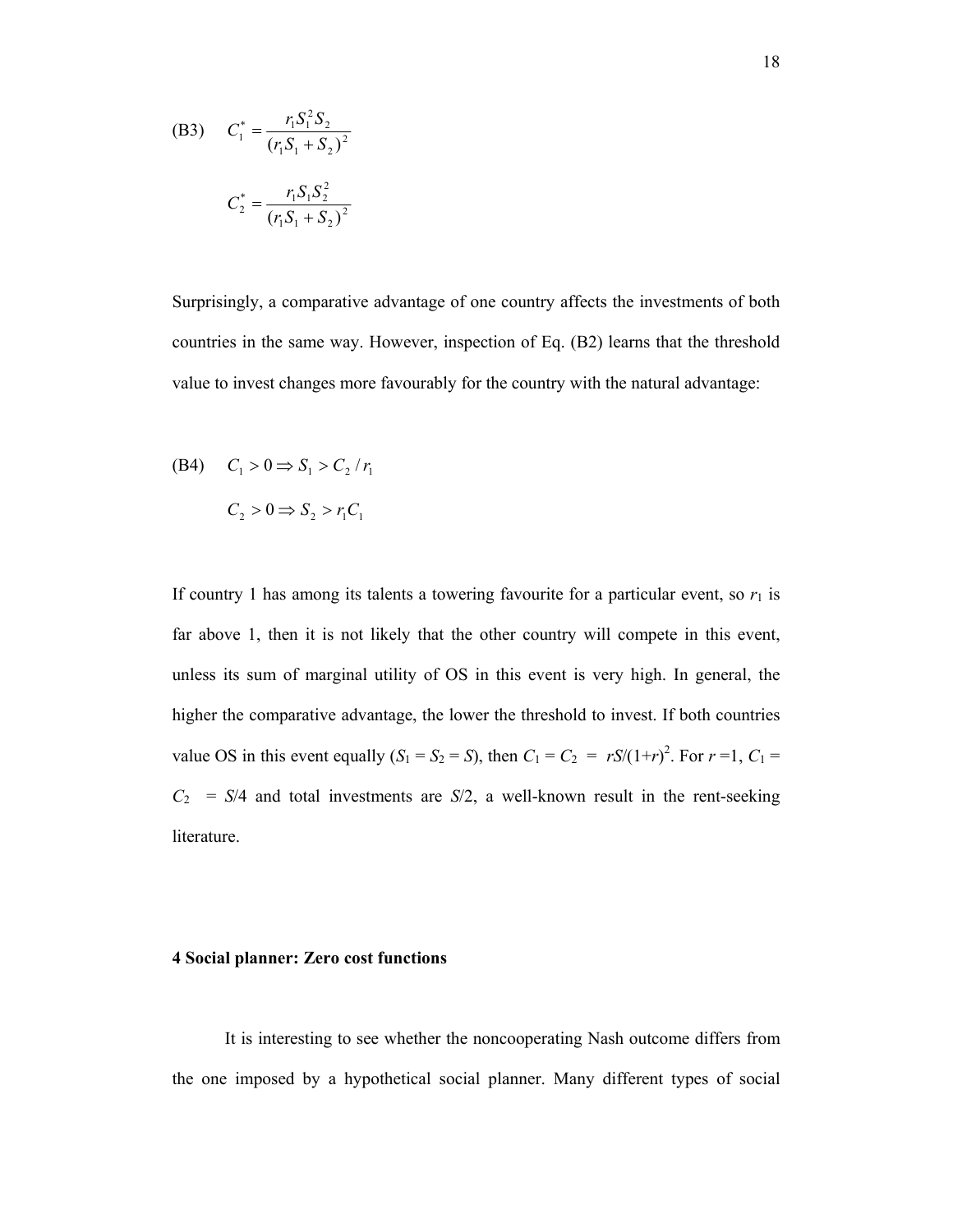planners can be imagined, depending on the powers bestowed upon them (e.g. the power of lump sum taxation, or the power to force countries to take negative externalities imposed on other countries into account). I will consider only one type, with the power to assign different fields of sport to different countries, e.g. based on comparative advantages: sport events of say swimming are assigned to Australia, track and field to USA and long distance running to African countries, etcetera. In the limit, this boils down to making the cost functions zero.<sup>12</sup> To find the optimum for the social planner, world welfare is simply set equal to the sum of welfare over all countries,  $W = \sum_{i=1}^{n} W_i = \sum_{i=1}^{n} P_i U_i (Y_i^c, M_i)$ *n*  $i=1$ <sup>*i*</sup> *i*  $W = \sum_{i=1}^{n} W_i = \sum_{i=1}^{n} P_i U_i (Y_i^c, M_i)$  and the optimum condition is:

$$
(9) \frac{\partial W_i}{\partial M_i} = \frac{\partial W_j}{\partial M_j} = \mu
$$

l

According to (9), in the optimum allocation, the marginal contribution to world welfare must be equalized across countries and equal to the fixed medal constraint multiplier (see Box 2 below). In a two country world, due to the fixed medal constraint  $\partial M_i = -\partial M_i$ , so Eq. (9) can be rewritten as:

 $12$  The distribution of OS of a social planner with only the power to prevent that countries spend more or less than is optimal for them is the same as the Nash distribution because each country faces the same overall medal constraint as the social planner does. Also the budget constraints do not differ: under Nash behaviour, each country has its own budget constraint, while the social planner includes all budget constraints separately into its Lagrangian function. It can also be shown that the resulting distribution of OS of a social planner with the power to forbid investments in OS beyond the point where the net welfare benefit of one country is higher than the negative externalities imposed on the other countries under the assumption of the zero Nash conjecture  $(\partial C_i/\partial C_j = 0)$  is identical to the social planner in the main text, because the optimum is that no cost are made. Starting from a situation

of zero cost, a small country investing in OS will capture all medals, so definitely imposing negative externalities on all others. But even the net welfare gain for the largest country of investing in OS is less than the total welfare of the no cost distribution.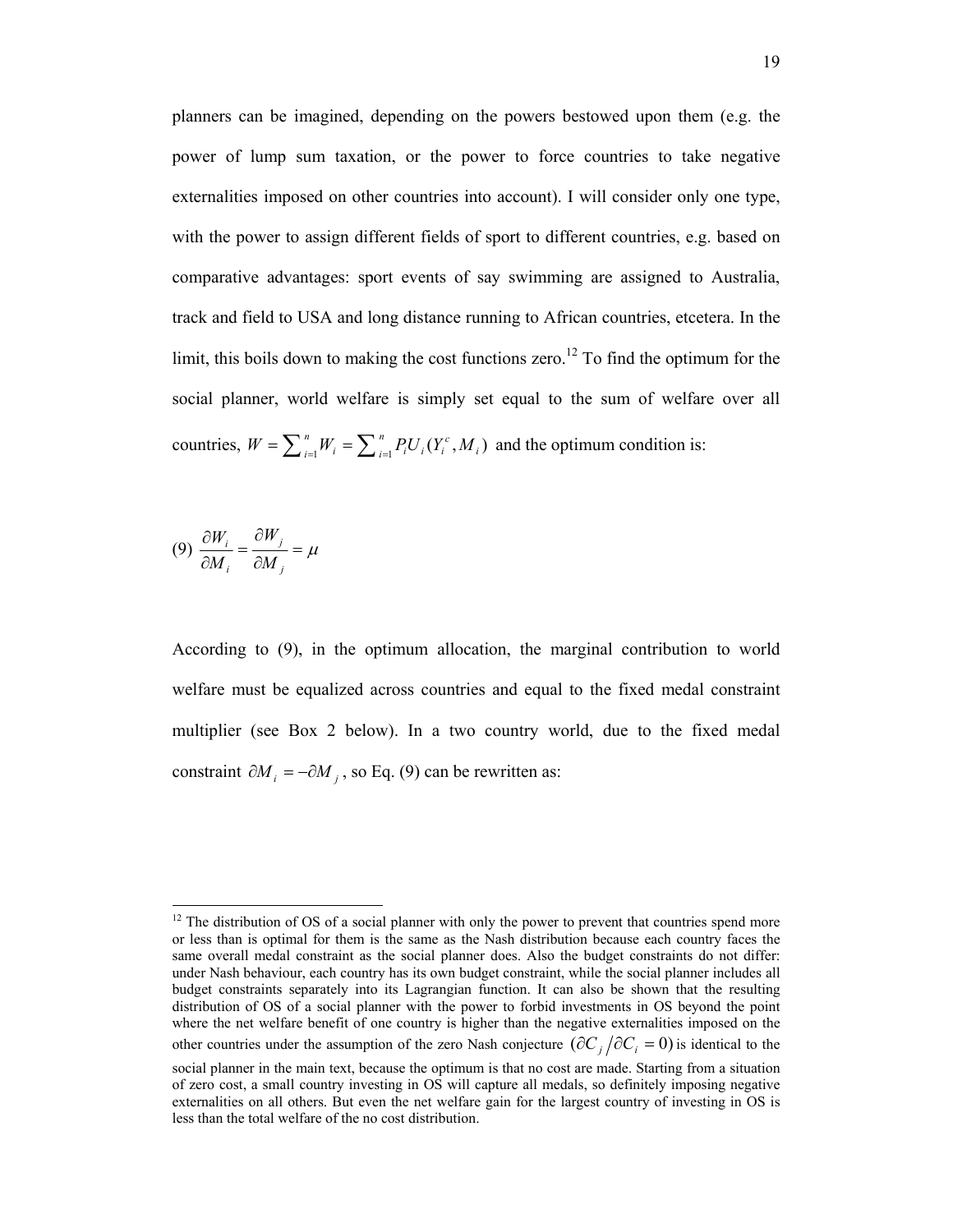$$
(10)\ \frac{\partial W_1}{\partial M_1} / N = p_1 U_{M_1} - p_2 U_{M_2} = \frac{\partial W_2}{\partial M_2} / N = -p_1 U_{M_1} + p_2 U_{M_2} \Rightarrow \frac{U_{M_1}}{U_{M_2}} = \frac{p_2}{p_1}
$$

According to Eq. (10), a social planner will allocate more medals to the more populous countries. What the social planner is doing is to minimize the sum of negative externalities imposed by countries capturing one more medal on all other countries. Starting from scratch and assume one country is small and the other large, if a small country wins one the first medal, it imposes a large negative externality (welfare loss) on the large country, but if the large countries wins, it imposes only a small negative externality on the small country. Initially, most medals will therefore go to the large country, until the point is reached where the gain in welfare of even more medals for the large country, due to a declining marginal utility of OS, becomes equal to the negative externality imposed on the small country, which of course is equal to the gain in welfare for the small country to win a first medal, etc.

In an *n*-country world, the effect of a change in the number of medals of one country on the medal tally of other countries is more complicated. If all other *n*-1 countries are equally affected, so  $\partial M_i = -(\partial M_i / n - 1)$ , then Eq. (10) still holds, because:

$$
(11) \qquad \frac{\partial W_i}{\partial M_i} / N = p_i U_{M_i} + \sum_{k \neq i}^n p_k U_{M_k} = p_i U_{M_i} - p_j U_{M_j} / (n-1) - \sum_{k \neq i,j}^n p_k U_{M_k} / (n-1)
$$

$$
\frac{\partial W_j}{\partial M_j} / N = p_j U_{M_j} + \sum_{k \neq j}^n p_k U_{M_k} = p_j U_{M_j} - p_i U_{M_i} / (n-1) - \sum_{k \neq i,j}^n p_k U_{M_k} / (n-1)
$$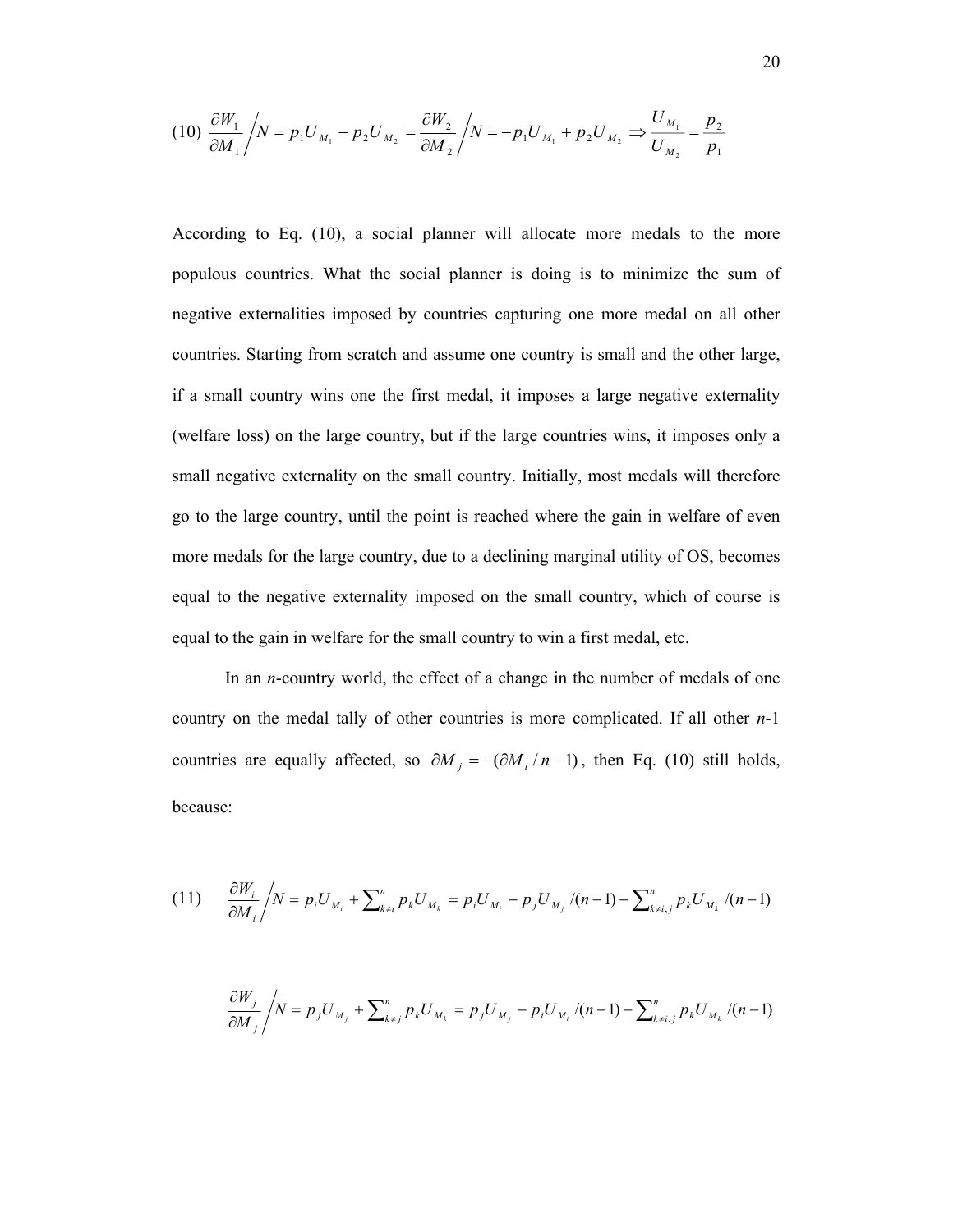and using (9) again gives  $U_{M_i}/U_{M_j} = p_j/p_i$ . However, it is more probable that countries with a high medal tally will be affected more. The expected change in the number of medals of country *j* because of a marginal change in the number of medals of country *i* can be expressed as  $\partial M_j = -(M_j/(M_i - M_i))\partial M_i$ , in which case the optimum condition becomes:

$$
(12)\ \frac{U_{M_i}}{U_{M_j}} = \frac{p_j}{p_i} \frac{[1 + M_j/(M_t - M_i)]}{[1 + M_i/(M_t - M_j)]}
$$

Althoug Eq. (12) is theoretically to be preferred, for the simulation, we will use the more simple expression of Eq. (10) or (11) that  $U_{M_i}/U_{M_j} = p_j/p_i$ . Using again the Atkinson specification of  $U_{M_i} = 1/M_i^{\varepsilon}$ , it follows that  $M_j = (p_j/p_i)^{1/\varepsilon} M_i$ . Summing both sides over  $j = 1, 2, ..., n$  gives:

$$
(13) \; M_i^{SPI} = \frac{p_i^{1/\varepsilon} M_i}{\sum_{j=1}^n p_j^{1/\varepsilon}}
$$

The optimal distribution of medals for  $\varepsilon = \frac{1}{2}$  is given in the final column of Table 1. Note that for  $\varepsilon = 1$ , the distribution according to population shares of column 5 results, which can be seen as the optimal distribution if governments do not spend anything to raise its level of OS beyond what arises spontaneously in a situation where Olympic talent is randomly distributed. As said, these welfare optimal distributions of medals abstracts from production costs of OS and is more biased towards the more populous countries, the lower the decline in marginal utility of OS as measured by  $\varepsilon$ . For  $\varepsilon$  = 0.5, China and India would capture more than half of all medals. The USA, currently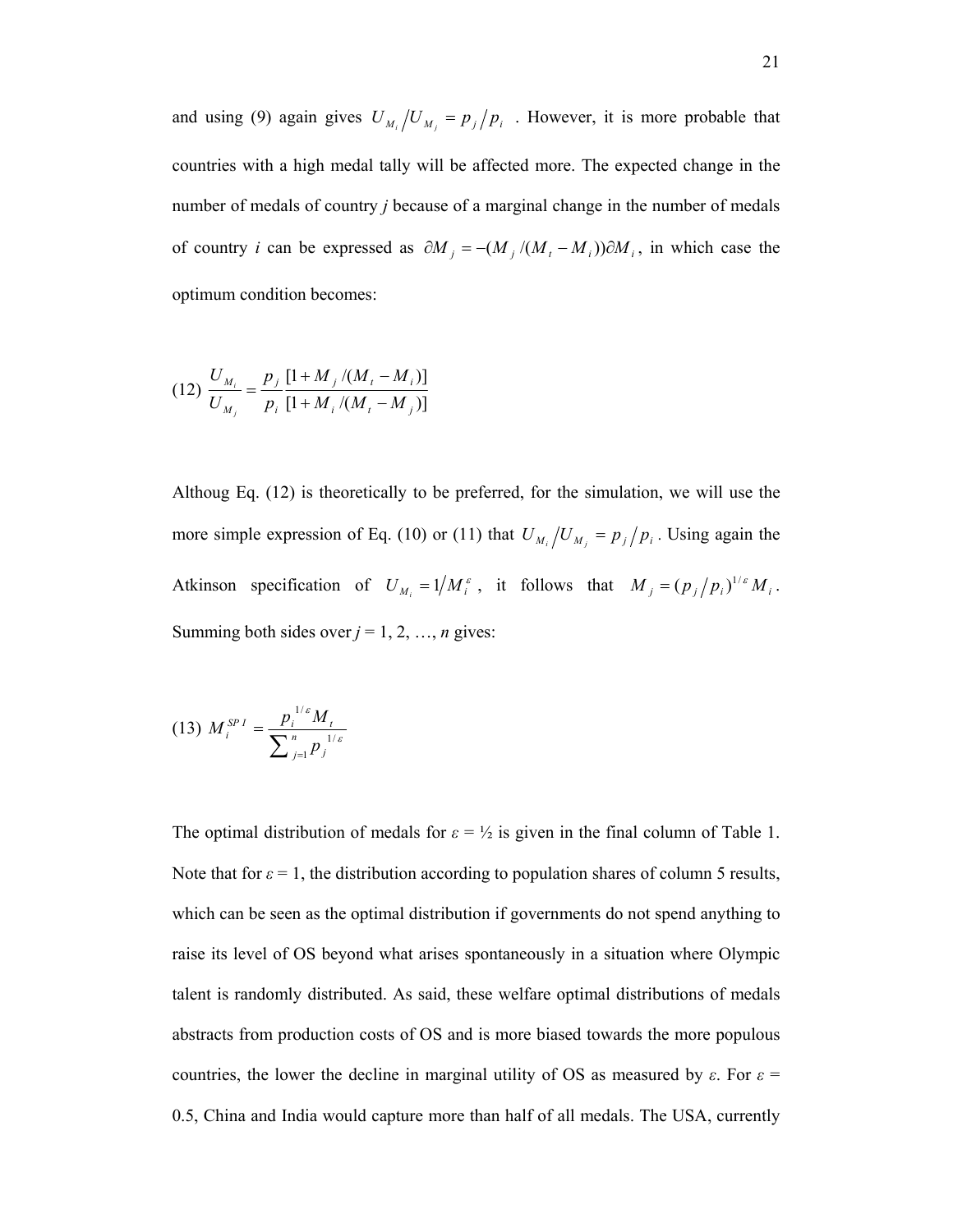holding 36 gold medals, qualifies for 14 medals according to its population share (see column 5 of Table 1). Now that the declining marginal utility of OS is taken into account, favouring China and India at the expense of all other countries, this number further decreases to only 8 medals. Japan retains only 2 of its actual 16 gold medals. Even more dramatic are Germany, France, the UK and Italy. Their actual numbers of gold medals vary between 9 and 14, they qualify for at most 5 medals each according to population shares and if the declining marginal utility is accounted for, they qualify for less than half a medal each. $^{13}$ 

#### **Box 2. The meaning of the fixed medal constraint mulitplier**

In Eq. (9), the optimum condition states that the marginal contributions of world welfare must be equalized across countries and the marginal contribution of each country is equal to  $\mu$ . To appreciate where  $\mu$  stands for, the maximization problem for social planner I has to be given in the Lagrangian form:

$$
L(M_1...M_n, \mu) = \sum_{i=1}^n p_i U_i(Y_i^c, M_i) - \mu[(\sum_{i=1}^n M_i) - M_i]
$$

where the Lagrange multiplier  $\mu$  measures the change in the optimal value of the objective function (d*W*) with respect to a unit or infinitesimal increase in the constraint (d*M<sub>t</sub>*), so  $\mu = dW/dM_t$ . The first order conditions are:

$$
\frac{\partial L}{\partial M_i} = p_i U_{M_i} - \mu = 0 \quad \forall i = 1, 2, ..., n
$$

giving the same result as Eqs. (9) and (10), so the optimal distribution is the one characterized by  $p_i U_{M_i} = \mu$ . In a way,  $\mu$  is a summary statistic which measures the

<sup>&</sup>lt;sup>13</sup> For  $\varepsilon = \frac{1}{2}$ , marginal utility of OS declines rather slowly. Given the assumption of OS as a public good, the social planner will allocate most medals to the most populous countries, with the result that small countries will have nearly zero medal scores.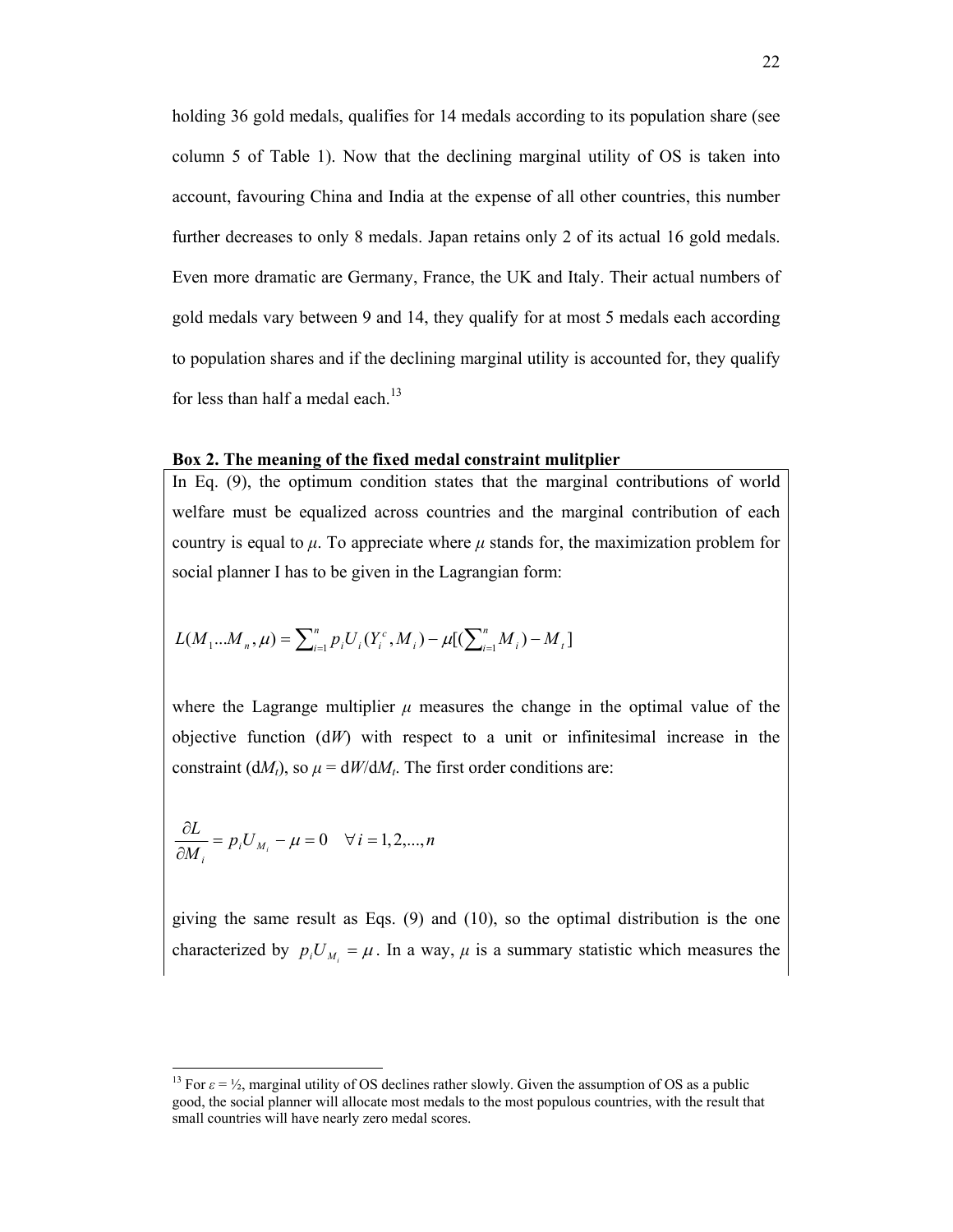global equilibrium value of OS, or the world shadow price of OS.<sup>14</sup> If this global value is high, each country will experience that producing OS is more difficult than when this value is low. Since  $\mu$  is given for an individual country, the more populous, the lower the marginal utility of OS, so the higher the medal tally for that country.

The fixed sum medal constraint  $(M_t)$  can eventually be relaxed by introducing more Olympic events. However, the more the constraint is relaxed – that is, the higher the total number of medals – the stronger the inflationary pressure on the value of any medal. This may explain why the IOC is rather reserved with enlisting new sports events. The optimum for the IOC, in charge of expanding or contracting the list of Olympic sport events – that is varying the number of gold medals - is to increase the number of events up to the point where the gain in welfare by granting one more medal (one more sport event on the programme) is equal to the welfare loss of inflation in the value of the other medals.<sup>15</sup>

One must keep in mind that the medal constraint is different in nature than a standard resource constraint in an optimization problem. To fully appreciate this fact requires a slightly different model, where both the value and the cost of OS is also dependent on the total number of medals. In the utility and cost function it was implicitly assumed that 'a medal is a medal'. The utility derived from or the cost incurred to achieve a particular medal score was independent of the total number of medals. However, if gold medals are disbursed to anyone who takes the trouble to show up at the Olympics, then both the value and the cost of medals dwindles to zero.

# **5 The auction of entry tickets**

l

So far, we have seen four different medal tallies in this paper, which can roughly be divided into two pair: one pair, the actual medal tally and the Nash equilibrium medal

<sup>&</sup>lt;sup>14</sup> If there would be a transfer market, like in football, for caliber athletes by changing nationality, this parameter would be a good predictor of the transfer price for an athlete with a near 100 percent chance of winning a gold medal.

<sup>&</sup>lt;sup>15</sup> At the Paralympics, the number of medals is much higher than for the regular Olympics, mainly because for each sport event there are separate competitions for different handicaps, which increases the number of medals per sport event to about a factor five. Despite the limited number of different sport events, at the Paralympics of Beijing, 471 gold medals can be won.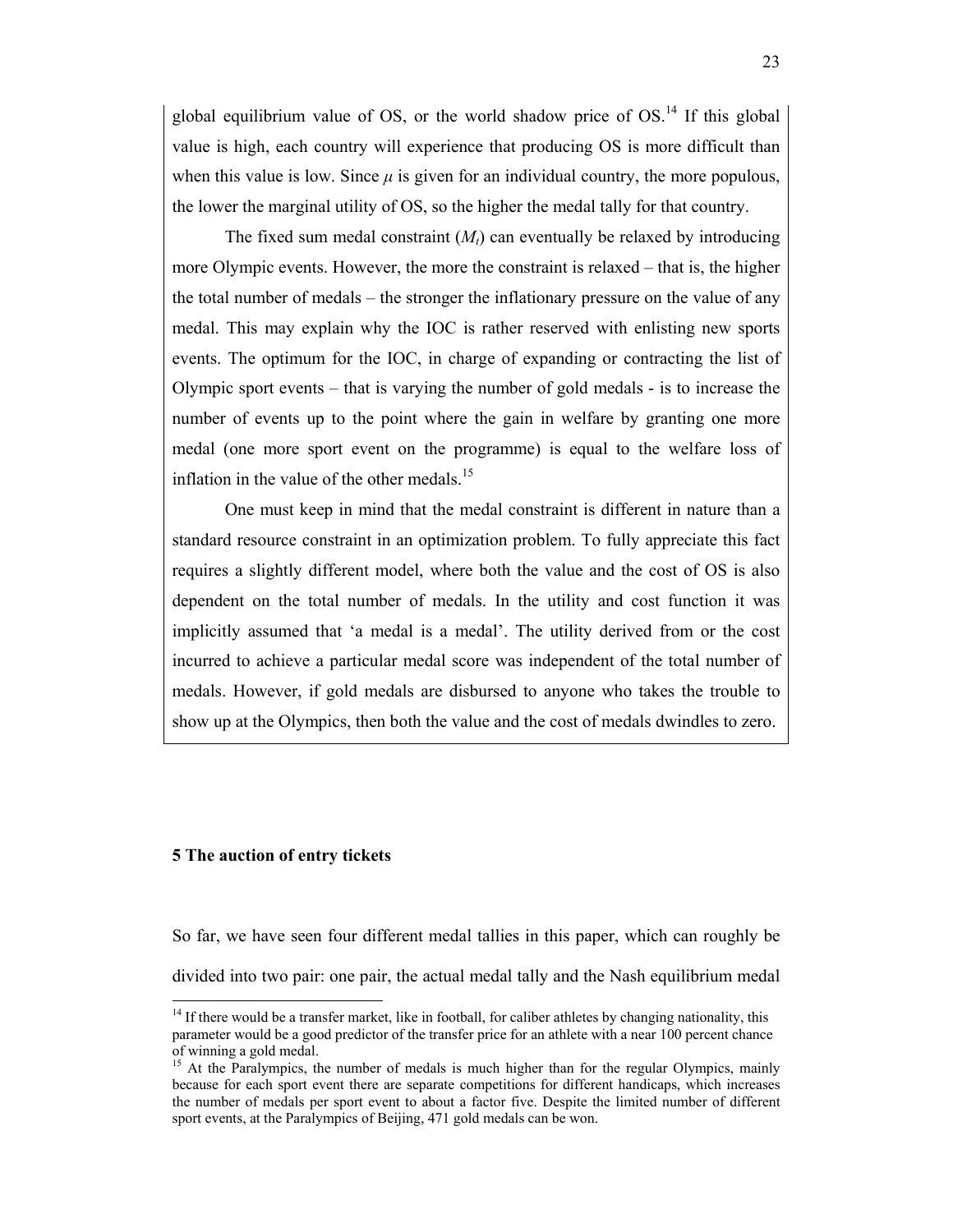tally, biased towards the rich countries and the other pair, the medal tally proportional to population shares and the one envisaged by a hypothetical social planner, biased towards the populous (and mostly poor) countries. The bottom line of the story outlined in section 2 by means of Lorenz curves is that the actual distribution of OS is highly unequal, biased heavily towards rich countries and predominantly former socialist countries. This stands in sharp contrast with the idea behind the Olympic movement, that all world citizens really have the opportunity to participate. In *The Olympic Charter* one can find statements as: "The practice of sport is a human right. Every individual must have the possibility of practising sport, without discrimination of any kind and in the Olympic spirit, which requires mutual understanding with a spirit of friendship, solidarity and fair play"  $(4<sup>th</sup>$  fundamental principle of Olympism, p. 11); to cooperate with the competent public or private organisations and authorities in the endeavour to place sport at the service of humanity and thereby to promote peace  $(4<sup>th</sup>$  role in the mission of the IOC, p. 14); to encourage and support the development of sport for all  $(12<sup>th</sup>$  role in the mission of the IOC, p. 15).<sup>16</sup>

We have to acknowledge that the idea of a social planner implicitly or explicitly assigning medals, based on alleged comparative advantages, to countries is rather awkward and not very helpful in transforming the Games into a more equitable event. However, the IOC, embodied with supranational authorities, sometimes even superseding policy preferences by individual NOCs, is capable of regulating international sport affairs in a more equitable way. I will show that in principle it can devise a policy to soften the most grinding disadvantages for some countries to obtain OS.

 $\overline{a}$ 

<sup>&</sup>lt;sup>16</sup> Moreover, in the chapter 'Olympic Solidarity' one can find statements as "The aim of Olympic Solidarity is to organise assistance to NOCs, in particular those which have the greatest need of it" (p. 18) and "To urge governments and international organisations to include sport in official development assistance" ( $10^{th}$  objective of Olympic Solidarity, p. 19).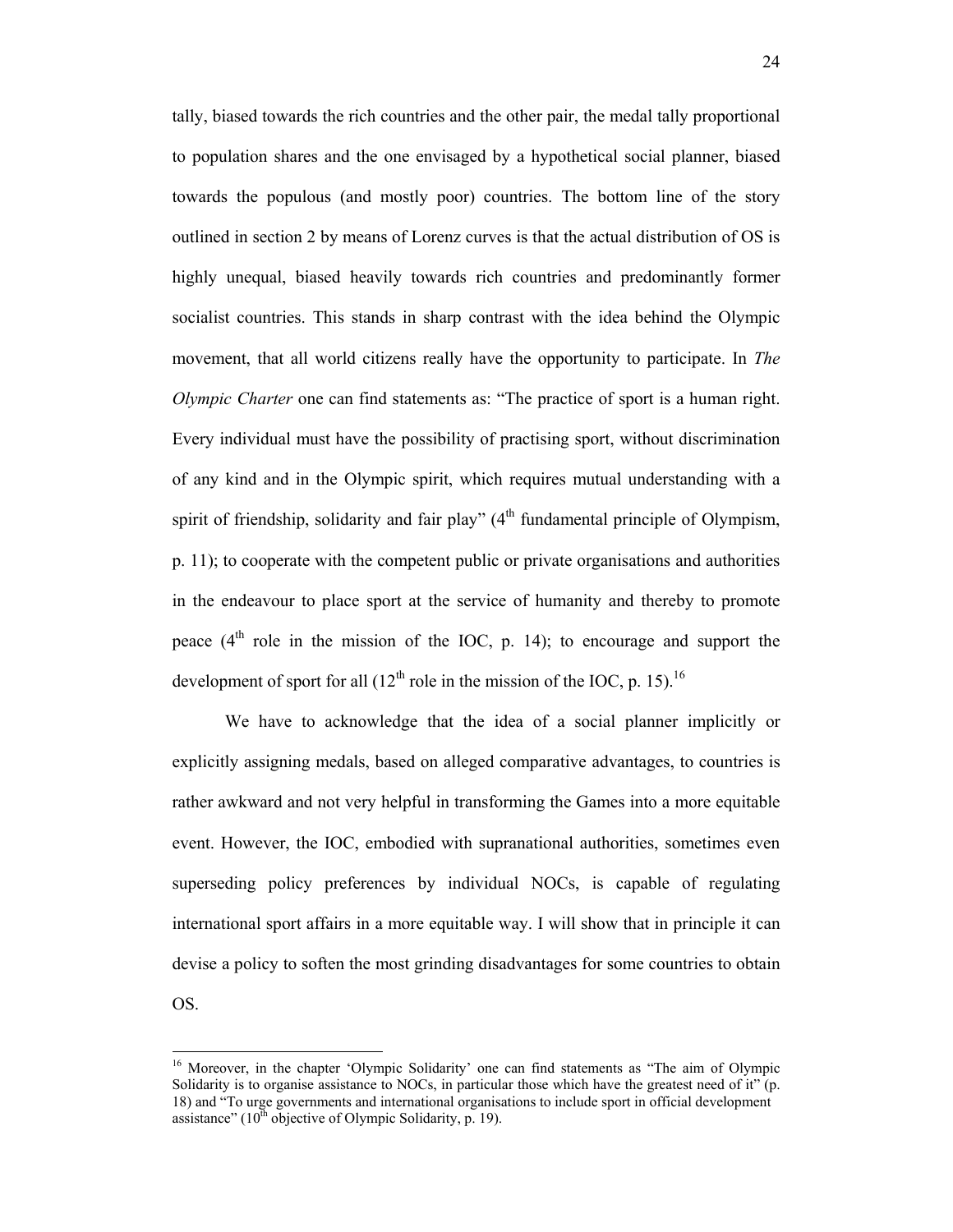Just as a thought experiment, consider the policy to auction the limited number of entries available at the Olympics.<sup>17</sup> Although other redistribution mechanisms are thinkable such as redistribution of sponsor, merchandizing and TV revenues of the Olympics towards poor countries, this one has the advantage that it is simple in its idea and practically feasible if only the political will would be there and it reflects the notion of an level playing field. As noted in the introduction, approximately eleven thousand athletes participated in the last Games. Suppose the IOC distributed these eleven thousand entries according to population shares; thus China would receive approximately 2266 entry rights, India 1859, USA 506 and Germany 143, and so on. India, with few calibre athletes, would be willing to sell a large share of their entry rights at the auction, whereas USA and Germany would be eager to buy additional entry rights. If the auction works well, a uniform equilibrium price will result. India, and other countries with a relatively low sport profile, would earn revenues, paid for by countries with a relatively high sport profile. Although for all countries the opportunity cost of sending athletes to the Olympics is increased by the equilibrium price of entries at the auction, the net effect is roughly a redistribution of money from countries with a ratio of medal share and population share higher than one towards countries with a ratio of medal share and population share lower than one. Recall the Lorenz curve drawn in Figure 1, Panel B of section 2: the more a country is situated at the far left (like India and many other poor countries), the more it benefits from such a scheme, while the more a country is situated at the far right (almost all rich countries, as well as some former socialist countries), the more it is a net contributor to the scheme.

 $\overline{a}$ 

<sup>&</sup>lt;sup>17</sup> Although the number of entries can be increased further, as well as the number of disciplines, there is a limit, beyond which too many qualification rounds have to be organized to arrive at the final, singling out the gold, silver and bronze medal winners. Therefore, the number of entries can be considered as a scarce good, which can be priced, bought and sold.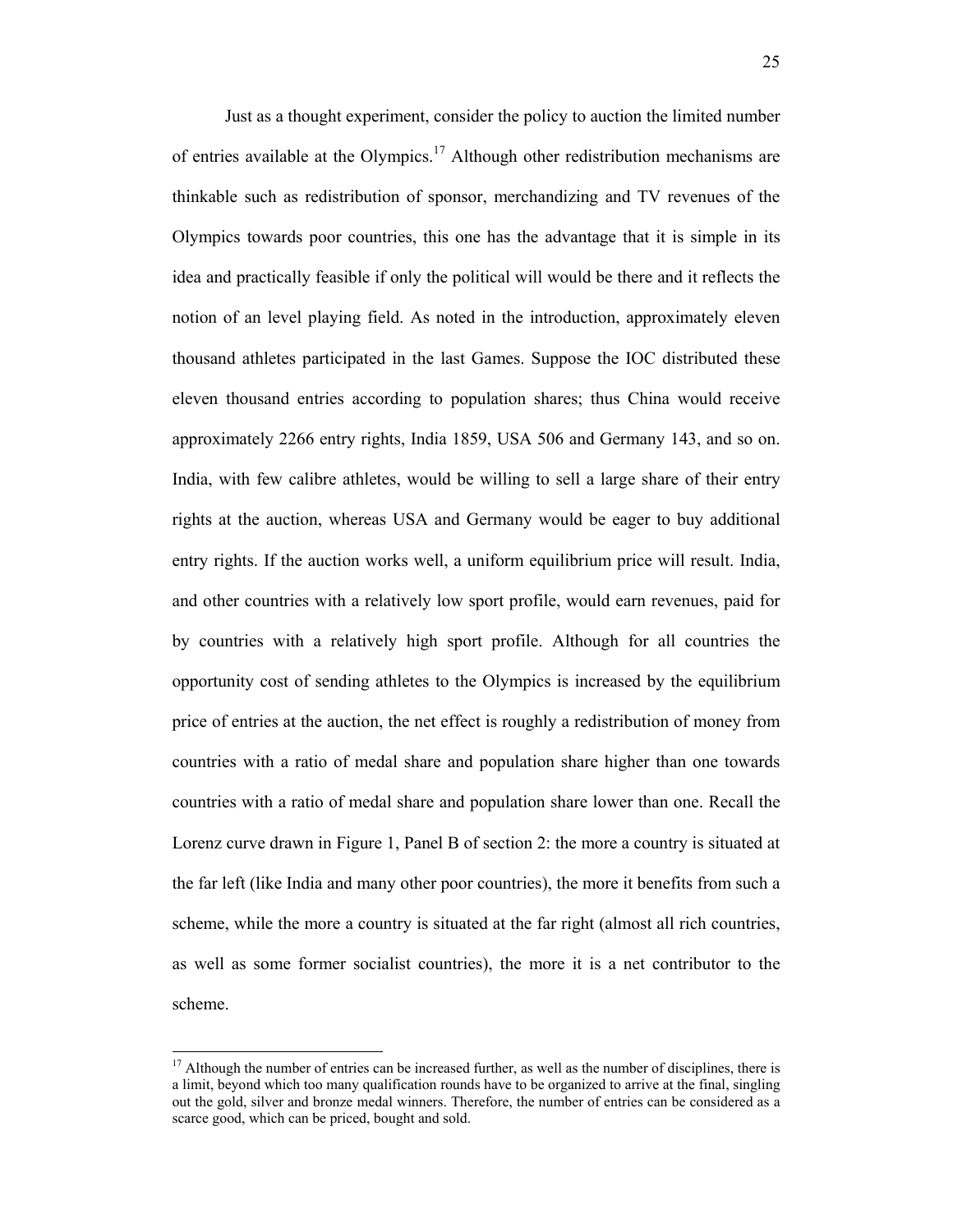Of course, the IOC has to monitor that the earmarked revenues derived from the auction are really used to improve the sporting infrastructure of the benefiting countries. The ensuing auction revenues spent on sport facilities in poor countries will remove the major obstacle - money to buy sport equipment and top sporting knowledge on the market - why these countries perform relatively under the mark at the Olympics. In the end, poor countries would be equally capable of breeding calibre athletes as rich countries (in which case few countries would have to buy or sell entries at the auction) and the parade of athletes in the stadium at the opening ceremony would be a true reflection of the world population.

Even apart from the practical feasibility, there are a few downsides to this proposal. First, poor countries might still prefer to cash in the revenues for selling part of their initially allocated entries at the auction, if the money could be spent on other purposes. However, since the money is earmarked, they can only spend it to promote sport. The only way the revenues of the auction distorts the allocation of resources at the national level is that these revenues may partly or fully replace the national sport budget. In any case, since these countries are poor, in principle at least the 'deadweight' costs will be minor, if not negative (this would be the case if because of the inflow of auction revenues the national sport budget money is redirected to other, more beneficial programs for the country).

Second, and more seriously, the scheme could have the result that those athletes who are not among the very best worldwide enter the pitch at the Olympics. The present qualification regime, with pre-Olympic tournaments in which qualification tickets (entries) to the Olympics can be won, is exactly geared towards mobilizing a prefixed number of the very best to the Games and the resulting distribution is to be prefered above one resulting from a more equitable representation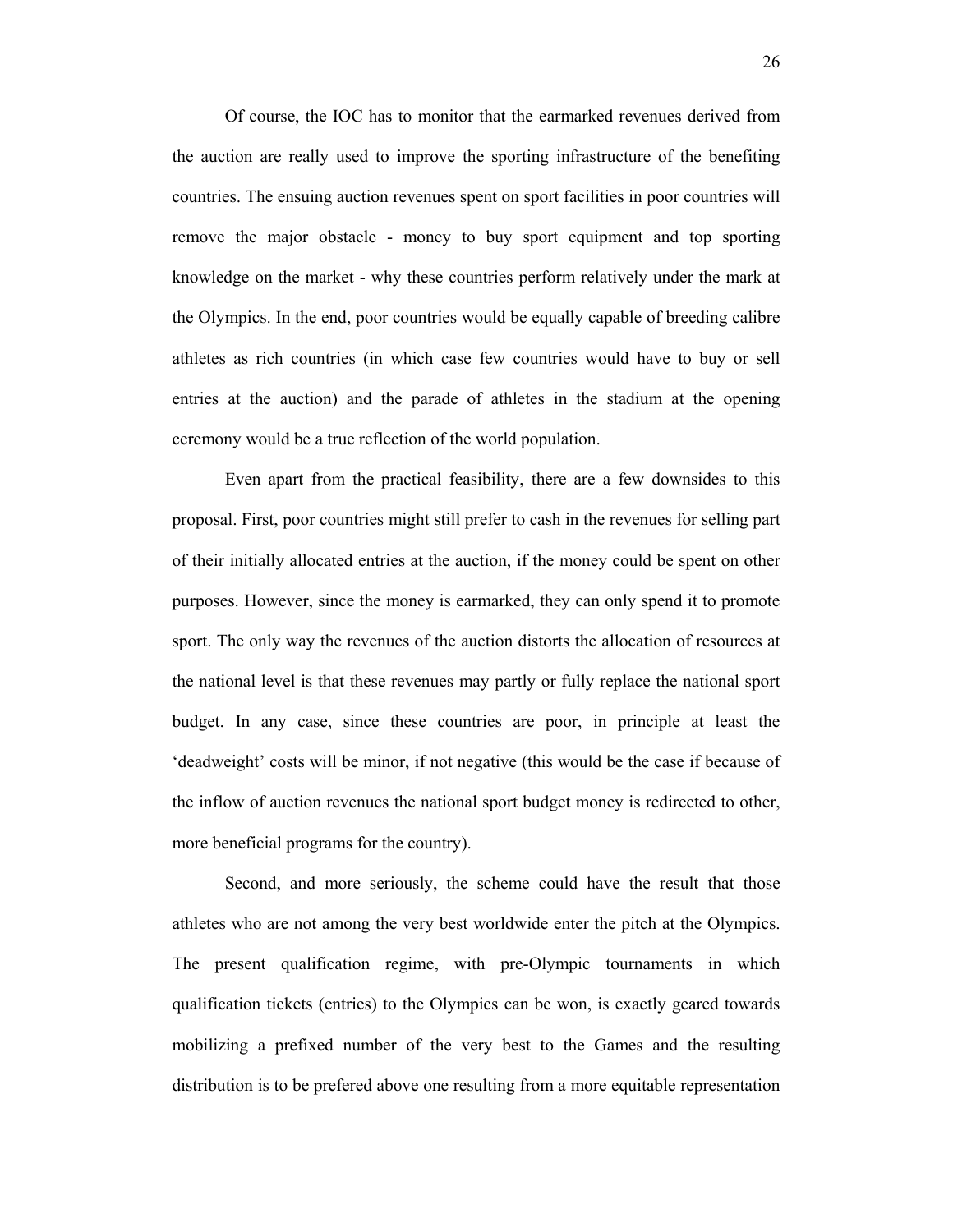of the world population or one which maximizes world welfare. Under the auction scheme, it might be expected that rich countries, since marginal utility of per capita income is much lower, would be more eager to take the bet, buy an additional entry at the auction, and send an athlete with only a small medal-winning chance. Thus, rich countries would always keep their competitive edge simply because they are rich. They can easily afford the costs of buying additional entry tickets, even if their athletes are of lower rank than athletes from poor countries for whom no entry ticket is available, despite passing the qualification hurdle. The poor countries would have the incentive to limit the number of athletes as far as possible, only sending the ones with a reasonably high chance of winning a medal. True, but this would be a temporary phenomenon, because sooner or later the sports investments, financed by the revenues of the auction, will bear fruit. Moreover, since many Olympic disciplines are capital intensive, there is already a huge built-in bias in favour of the predominantly rich countries that can afford the necessary expenditures and infrastructure to nourish these sports (such as equestrian sports, yachting, sailing). Cross-subsidization might counteract this bias.

Third, one may be inclined to think that OS is a good that is not for sale. This argument would have a bite if *medals*, not *entries*, would be for sale. An entry is no guarantee for a medal, only a license to compete for the medal.<sup>18</sup> It might be feasible to combine the best of both systems. The present pre-Olympic qualification tournament system can be made less strict, with the result that more, say twice as many, qualification tickets are issued than entries available at the final Olympics. If tradable entry tickets are allocated proportionally to population shares, rich countries with a disproportional high ratio of qualification tickets and entry tickets can only

<sup>&</sup>lt;sup>18</sup> My estimate is that even the poorest country in the world will send those athletes with a real chance of winning a medal to the Games, even if they have to forego the revenues of selling the entry ticket at the auction.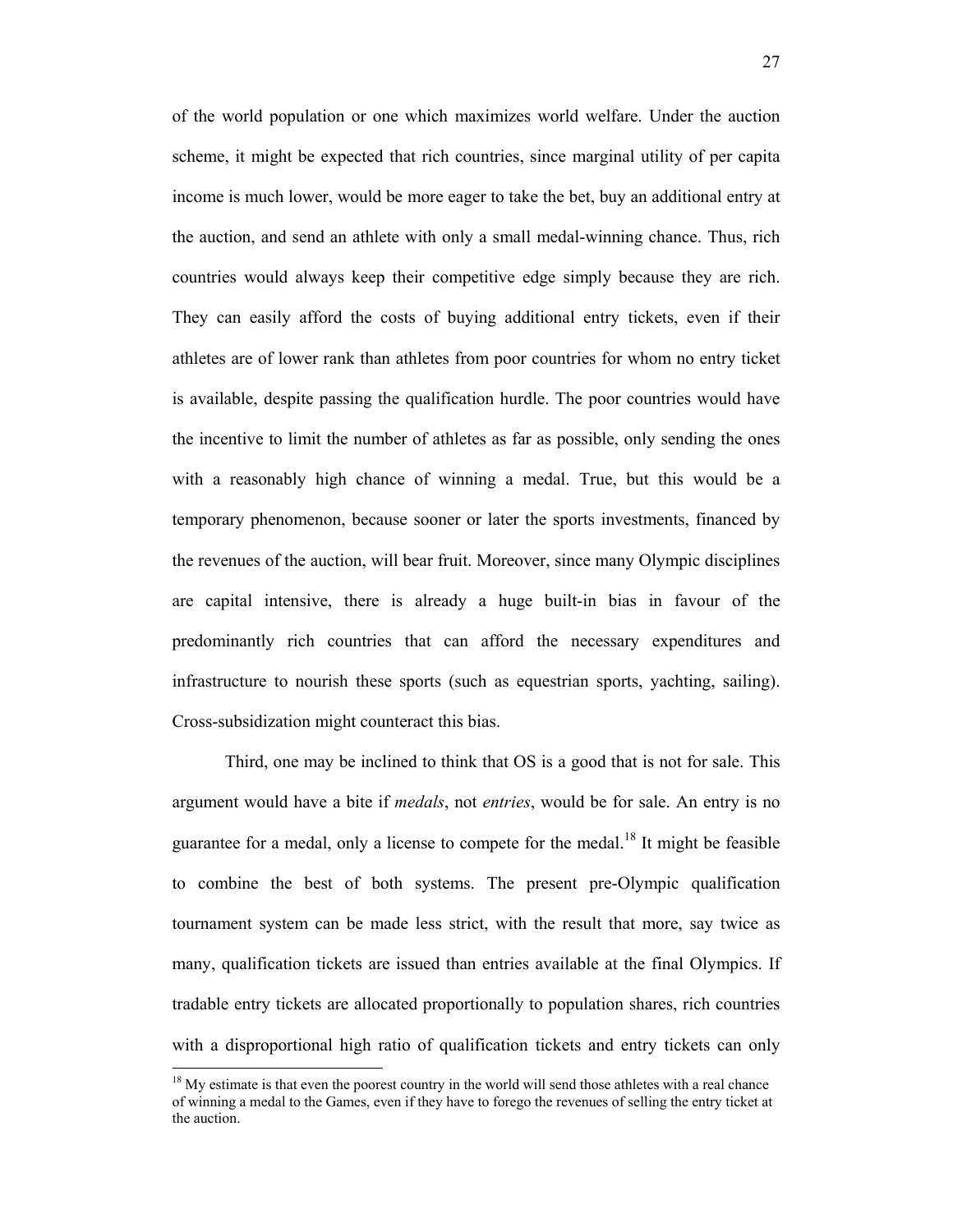effectuate the former by buying additional entry tickets from the countries with a disproportional low ratio of qualification and entry tickets.<sup>19</sup>

Fourth, rich countries pay the lion share of the revenues of the Olympics in terms of broadcast and sponsor fees. One may inclined to think that since they are paying more, they are also entitled to capture a larger share of OS. I think this argument is a nonstarter. As soon as other countries become more successful, their home markets will also be prepared to pay more to broadcast the Olympics. Moreover, it goes strongly against the idea of the Olympics, the brotherhood of mankind. This system, or any more practical alternative, might help to keep the Olympic Games truly a feast of brotherhood of (wo)mankind around the world, always leaving open the possibility that in the distant future the Games are really global, indiscriminate to sex, race, religion and income.<sup>20</sup>

Let me finish with a sugestion for a (hopefully) winning strategy for the bid of Amsterdam to organize the Games in 2028. Feddersen et al. (2007) show that the ratio of already existing sport venues to sport venues required and the hotel accomodation capacity are much higher for the successful than for the unsuccessful bids. On a global scale, Amsterdam is a small city and it will be hard to compete with the big metropoles in the world, which also have an interest to host the Games. To be successful, Amsterdam therefore need to do something special, which moreover can

<sup>&</sup>lt;sup>19</sup> In the proposed scheme, the income effect works in the right direction (underperforming countries receives earmarked revenues from the auction to stimulate topsport), but the substitution effect works in the wrong direction (despite the revenues, for poor countries the opportunity price to send an athlete to the Olympics rises). Suggestions for a modified scheme where both effects work in tamdem are welcome.

 $20$  Suppose, for convenience, that by adopting this system in the end all world citizens have access to the same facilities to breed their sport talents. The medal tally that results will reflect which countries have comparative advantages or strong preferences to excel in particular sports, e.g. Kenya in distance running and Australia in swimming (my rough guess is that we hardly know which countries have comparative advantages in particular sports - maybe Tanzanians are great surfers, see Tcha and Pershin (2003) for some clues). This distribution will be different from the one which maximizes world welfare; at best it strikes some sort of balance between the welfare optimal and the default just distribution. Still, it has the merit that it reveals who is really the best in its discipline worldwide, whereas in the present state the distribution is heavily biased towards the rich countries and countries with a strong political preference for OS.